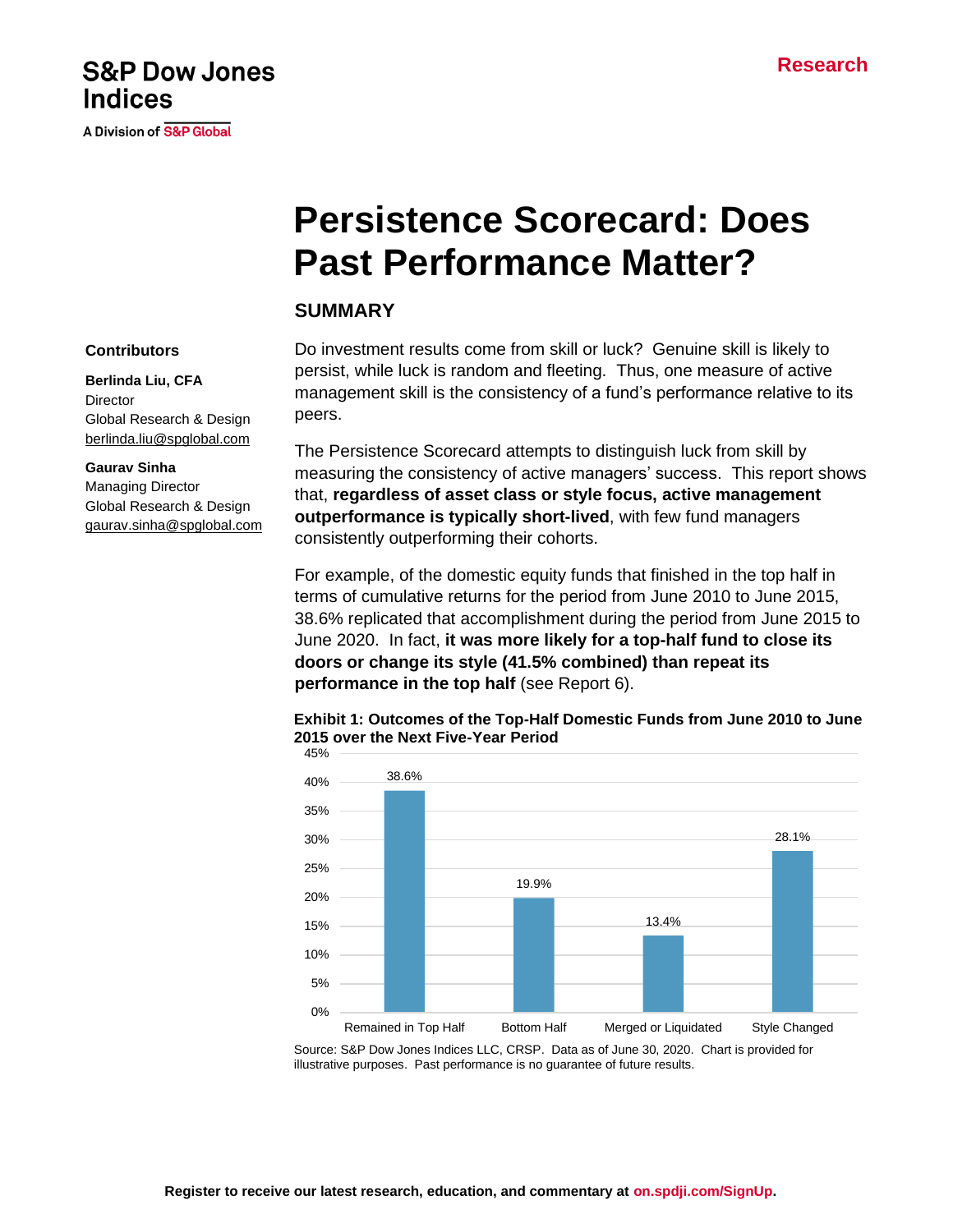At first glance, there were some signs of performance persistence when narrowing the measurement intervals to consider annual consistency. Of the top-quartile domestic equity funds in June 2018, 35.5% managed to stay in the top quartile annually through June 2020 (see Report 1).

However, this persistence was inconsistent and decayed over time. Rewinding the clock two years, just 1.6% of domestic equity funds in the top quartile as of June 2016 maintained that status annually through June 2020. Widening the filter to funds in the top half, 15.8% of domestic equity funds maintained that status in each of the next four years (see Report 2).

Some statistically minded readers might note that these numbers are better than what would be expected if fund performance was randomly distributed. For example, the odds that a fund could remain in the top quartile for four consecutive years might be calculated as  $(25%)^4 = 0.39%$ , and the 1.6% referenced above is substantially better than that. While the persistence report may not prove that fund performance is completely random, from a practical or decision-making perspective, it reinforces the notion that choosing between active funds on the basis of previous outperformance is a misguided strategy. After all, there remains a 98.4% chance that a top-quartile fund will not stay in the top quartile for the next four years.

There were few patterns to be found among equity funds, as the non-repeatable distribution of fund performance over various time frames covered large-, mid-, small-, and multi-cap focused funds. One salient illustration of the lack of persistence was that **none of the 71 top-quartile mid-cap funds from June 2016 remained in the top quartile annually through June 2020** (see Report 2).

Unsurprisingly, **one pattern that did hold across equity funds was the tendency of the poorestperforming funds to close**. Of the funds whose performance landed in the fourth quartile, roughly one-quarter closed over the subsequent three-year window and one-third did so over five years. Funds that avoided this fate often only managed to do so by changing styles. For instance, within fourthquartile multi-cap funds from June 2010 to June 2015, a combined 69.3% (30.7% closed, 38.6% changed style) likely sparked unpleasant conversations within asset allocators' investment committees through June 2020 (see Reports 3 and 5).

Fixed income funds similarly showed little evidence for consistent annual outperformance over longer periods. **In 8 of the 13 categories considered, no top-quartile fund from June 2016 maintained that status annually through June 2020.** In six categories, no top quartile fund from June 2018 could repeat that performance for even the next two years (see Report 8).

Transition matrices showed slightly more fixed income fund persistence. Over the three-year horizon from 2017 to 2020, the most likely or joint most likely outcome for top quartile funds in 11 of the 13 categories was to remain in the top quartile. In 5 of the 13 categories, this outcome occurred for 50% or more of top quartile funds. Similar results existed over the five-year window. However, in many fixed income fund categories, fewer than 20 funds qualified within each quartile, perhaps leading to small sample size effects (see Report 9).

One notable lack of fixed income persistence came from Global Income Funds, where just 1.9% of funds maintained top half status annually from June 2016 to June 2020. Similarly, just 20.8% retained their top quartile status in the three-year transition matrix and 17.6% in the five-year analysis, the second lowest of any category for both periods (see Reports 8, 9, and 11).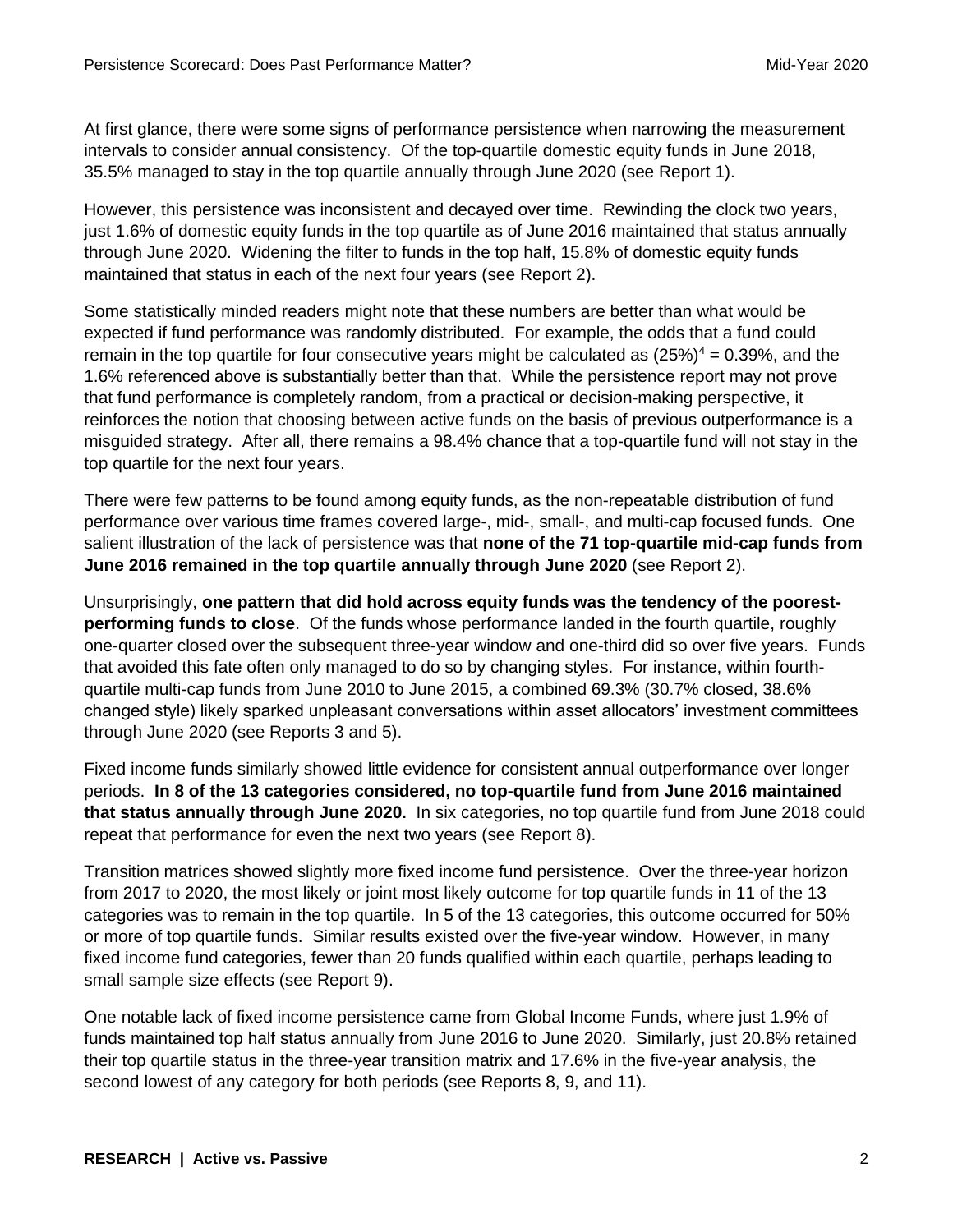# **ABOUT THE PERSISTENCE SCORECARD**

The phrase "past performance is no guarantee of future results" (or some variation thereof) can be found in the fine print of most mutual fund literature. Yet many investors and advisors consider past performance and related metrics to be important factors in fund selection. So does past performance really matter?

To answer this question, the semiannual S&P Persistence Scorecard tracks the degree to which historical relative performance is predictive of future relative performance. The scorecard highlights performance persistence over three and five consecutive 12-month periods and two non-overlapping three- and five-year periods.

Key features of the S&P Persistence Scorecard include:

- **Historical rankings without survivorship bias**: For anyone making an investment decision, all funds available at the time of that decision are part of the initial opportunity set. Ignoring funds that liquidate or merge during a period of study biases measurements of persistence. Using the CRSP database, the S&P Persistence Scorecard ranks all funds available at each point in time and tracks the top-quartile and top-half performers throughout the time period.
- **Clean universe**: The mutual fund universe used in these reports comprises actively managed domestic U.S. equity funds. Index funds, sector funds, and index-based dynamic (bull or bear) funds are excluded from the sample. To avoid double counting multiple share classes, only the share class with the highest previous period return of each fund is used.
- **Transition matrices**: Transition matrices show the movements between quartiles and halves over non-overlapping three- and five-year periods. They also track the percentage of funds that have merged or liquidated. In addition, we monitor movements across capitalization levels. This helps us capture, for example, the conversion of some large-cap funds to mid- and smallcap funds.
	- $\circ$  Starting with the Persistence Scorecard Year-End 2019, the style change calculation includes funds that changed fund categories at any point between the relevant start and end dates. Previously, this calculation only checked if the fund category remained identical at the endpoints.
- **Tracking reports of top performers**: The tracking reports show the percentages of funds that remain in the top-quartile or top-half rankings over consecutive three- and five-year periods.

As in our widely followed SPIVA Scorecards, the University of Chicago's Center for Research in Security Prices (CRSP) Survivorship Bias Free Mutual Fund Database serves as our underlying data source.

S&P Dow Jones Indices is one of the world's leading index providers, maintaining a wide variety of investable and benchmark indices to meet an array of investor needs. Our Global Research & Design team is dedicated to conducting unbiased, in-depth analysis on a broad range of topics and issues facing investors in today's marketplace.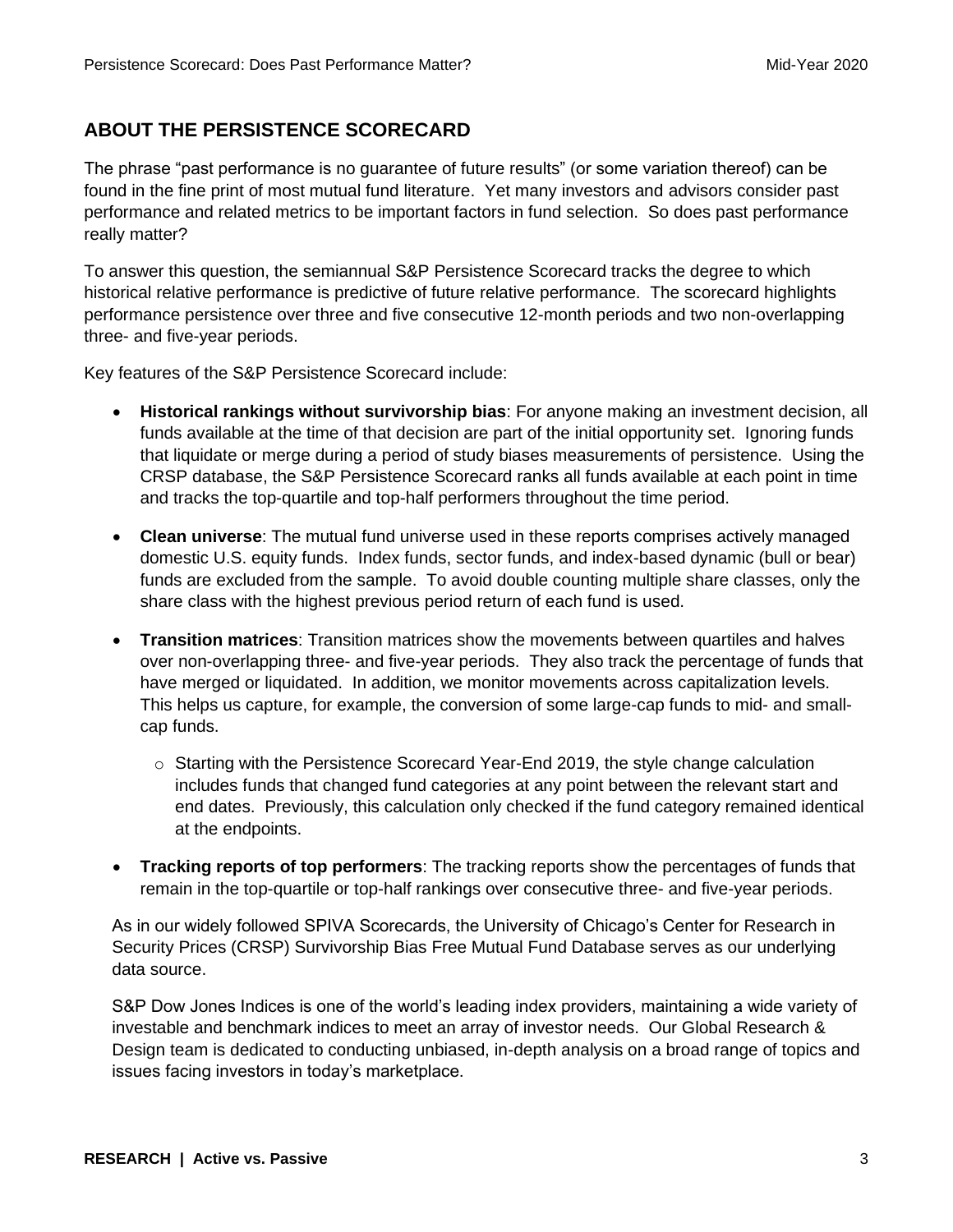# **REPORTS**

| Report 1: Performance Persistence of Domestic Equity Funds over Three Consecutive 12-Month Periods |                            |                                                                                                                                        |                  |  |  |  |  |
|----------------------------------------------------------------------------------------------------|----------------------------|----------------------------------------------------------------------------------------------------------------------------------------|------------------|--|--|--|--|
| <b>FUND CATEGORY</b>                                                                               | <b>FUND COUNT AT START</b> | PERCENTAGE REMAINING IN TOP QUARTILE                                                                                                   |                  |  |  |  |  |
|                                                                                                    | (JUNE 2018)                | <b>JUNE 2019</b>                                                                                                                       | <b>JUNE 2020</b> |  |  |  |  |
| <b>TOP QUARTILE</b>                                                                                |                            |                                                                                                                                        |                  |  |  |  |  |
| <b>All Domestic Funds</b>                                                                          | 529                        | 40.45                                                                                                                                  | 35.54            |  |  |  |  |
| All Large-Cap Funds                                                                                | 185                        | 36.22                                                                                                                                  | 31.89            |  |  |  |  |
| All Mid-Cap Funds                                                                                  | 66                         | 42.42                                                                                                                                  | 33.33            |  |  |  |  |
| All Small-Cap Funds                                                                                | 130                        | 65.38                                                                                                                                  | 54.62            |  |  |  |  |
| All Multi-Cap Funds                                                                                | 117                        | 43.59                                                                                                                                  | 32.48            |  |  |  |  |
| <b>FUND CATEGORY</b>                                                                               | <b>FUND COUNT AT START</b> | PERCENTAGE REMAINING IN TOP HALF                                                                                                       |                  |  |  |  |  |
|                                                                                                    | (JUNE 2018)                | <b>JUNE 2019</b>                                                                                                                       | <b>JUNE 2020</b> |  |  |  |  |
| <b>TOP HALF</b>                                                                                    |                            |                                                                                                                                        |                  |  |  |  |  |
| <b>All Domestic Funds</b>                                                                          | 1,059                      | 57.13                                                                                                                                  | 52.22            |  |  |  |  |
| All Large-Cap Funds                                                                                | 372                        | 58.06                                                                                                                                  | 52.69            |  |  |  |  |
| All Mid-Cap Funds                                                                                  | 132                        | 68.94                                                                                                                                  | 61.36            |  |  |  |  |
| All Small-Cap Funds                                                                                | 260                        | 68.08                                                                                                                                  | 57.69            |  |  |  |  |
| All Multi-Cap Funds                                                                                | 225                        | 63.56                                                                                                                                  | 53.33            |  |  |  |  |
|                                                                                                    |                            | Source: S&P Dow Jones Indices LLC, CRSP. Data as of June 30, 2020. Table is provided for illustrative purposes. Past performance is no |                  |  |  |  |  |

Source: S&P Dow Jones Indices LLC, CRSP. Data as of June 30, 2020. Table is provided for illustrative purposes. Past performance is no guarantee of future results.

| <b>FUND CATEGORY</b>      | <b>FUND COUNT AT START</b> | PERCENTAGE REMAINING IN TOP QUARTILE |                  |                  |                  |  |
|---------------------------|----------------------------|--------------------------------------|------------------|------------------|------------------|--|
|                           | (JUNE 2016)                | <b>JUNE 2017</b>                     | <b>JUNE 2018</b> | <b>JUNE 2019</b> | <b>JUNE 2020</b> |  |
| <b>TOP QUARTILE</b>       |                            |                                      |                  |                  |                  |  |
| <b>All Domestic Funds</b> | 556                        | 10.07                                | 4.50             | 2.16             | 1.62             |  |
| All Large-Cap Funds       | 207                        | 6.28                                 | 1.93             | 0.97             | 0.97             |  |
| All Mid-Cap Funds         | 71                         | 8.45                                 | 2.82             | 1.41             | 0.00             |  |
| All Small-Cap Funds       | 128                        | 15.63                                | 7.03             | 5.47             | 4.69             |  |
| All Multi-Cap Funds       | 124                        | 15.32                                | 4.03             | 2.42             | 0.81             |  |
| <b>FUND CATEGORY</b>      | <b>FUND COUNT AT START</b> | PERCENTAGE REMAINING IN TOP HALF     |                  |                  |                  |  |
|                           | (JUNE 2016)                | <b>JUNE 2017</b>                     | <b>JUNE 2018</b> | <b>JUNE 2019</b> | <b>JUNE 2020</b> |  |
| <b>TOP HALF</b>           |                            |                                      |                  |                  |                  |  |
| <b>All Domestic Funds</b> | 1,111                      | 34.56                                | 23.13            | 16.74            | 15.75            |  |
| All Large-Cap Funds       | 409                        | 32.52                                | 22.74            | 12.71            | 11.25            |  |
| All Mid-Cap Funds         | 142                        | 38.03                                | 19.01            | 17.61            | 16.20            |  |
| All Small-Cap Funds       | 255                        | 41.18                                | 18.04            | 12.94            | 9.02             |  |
| All Multi-Cap Funds       | 246                        | 39.02                                | 30.89            | 21.14            | 18.70            |  |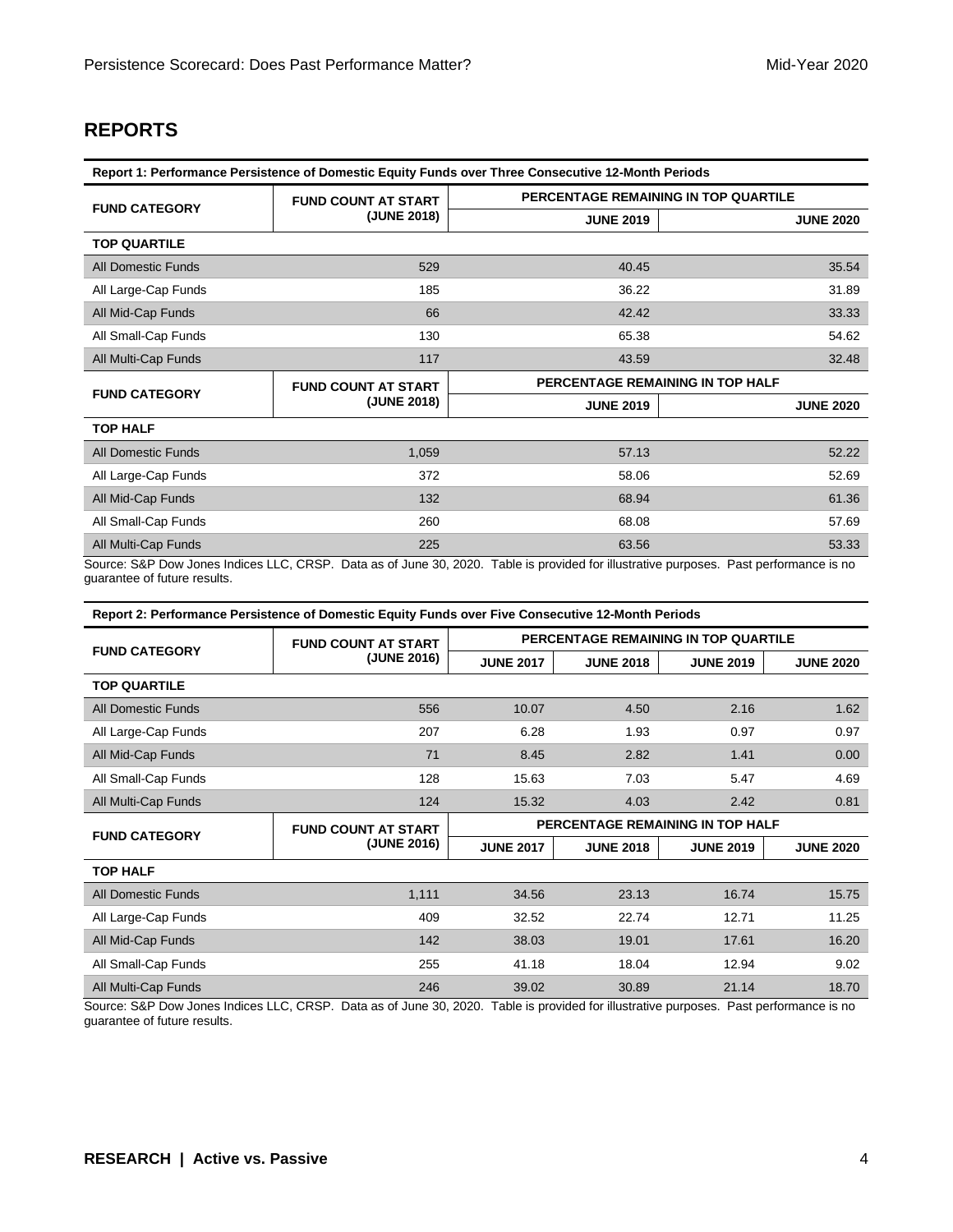| Report 3: Three-Year Transition Matrix – Performance over Two Non-Overlapping Three-Year Periods (Based on Quartile) |                                           |                               |                               |                               |                                           |                                            |                                       |
|----------------------------------------------------------------------------------------------------------------------|-------------------------------------------|-------------------------------|-------------------------------|-------------------------------|-------------------------------------------|--------------------------------------------|---------------------------------------|
|                                                                                                                      |                                           |                               |                               |                               | THREE-YEAR PERCENTAGES AT END (JUNE 2020) |                                            |                                       |
| <b>QUARTILE</b>                                                                                                      | <b>FUND COUNT AT</b><br>START (JUNE 2017) | 1ST<br><b>QUARTILE</b><br>(%) | 2ND<br><b>QUARTILE</b><br>(%) | 3RD<br><b>QUARTILE</b><br>(%) | 4TH<br><b>QUARTILE</b><br>(%)             | <b>MERGED/</b><br><b>LIQUIDATED</b><br>(%) | <b>STYLE</b><br><b>CHANGED</b><br>(%) |
| <b>ALL DOMESTIC FUNDS</b>                                                                                            |                                           |                               |                               |                               |                                           |                                            |                                       |
| 1st Quartile                                                                                                         | 510                                       | 40.59                         | 22.35                         | 8.63                          | 5.10                                      | 5.88                                       | 17.45                                 |
| 2nd Quartile                                                                                                         | 509                                       | 10.02                         | 24.17                         | 18.27                         | 15.32                                     | 11.20                                      | 21.02                                 |
| 3rd Quartile                                                                                                         | 509                                       | 11.79                         | 10.81                         | 17.88                         | 22.79                                     | 13.56                                      | 23.18                                 |
| 4th Quartile                                                                                                         | 510                                       | 6.47                          | 8.24                          | 18.24                         | 18.24                                     | 23.73                                      | 25.10                                 |
| <b>ALL LARGE-CAP FUNDS</b>                                                                                           |                                           |                               |                               |                               |                                           |                                            |                                       |
| 1st Quartile                                                                                                         | 193                                       | 58.55                         | 18.13                         | 6.22                          | 1.55                                      | 3.11                                       | 12.44                                 |
| 2nd Quartile                                                                                                         | 193                                       | 12.44                         | 29.53                         | 17.62                         | 9.84                                      | 11.40                                      | 19.17                                 |
| 3rd Quartile                                                                                                         | 193                                       | 4.66                          | 11.40                         | 20.21                         | 25.39                                     | 12.95                                      | 25.39                                 |
| 4th Quartile                                                                                                         | 193                                       | 2.07                          | 8.81                          | 18.65                         | 28.50                                     | 23.32                                      | 18.65                                 |
| <b>ALL MID-CAP FUNDS</b>                                                                                             |                                           |                               |                               |                               |                                           |                                            |                                       |
| 1st Quartile                                                                                                         | 68                                        | 26.47                         | 32.35                         | 14.71                         | 8.82                                      | 2.94                                       | 14.71                                 |
| 2nd Quartile                                                                                                         | 68                                        | 22.06                         | 13.24                         | 19.12                         | 14.71                                     | 10.29                                      | 20.59                                 |
| 3rd Quartile                                                                                                         | 68                                        | 17.65                         | 2.94                          | 17.65                         | 13.24                                     | 17.65                                      | 30.88                                 |
| 4th Quartile                                                                                                         | 69                                        | 5.80                          | 14.49                         | 14.49                         | 13.04                                     | 26.09                                      | 26.09                                 |
| <b>ALL SMALL-CAP FUNDS</b>                                                                                           |                                           |                               |                               |                               |                                           |                                            |                                       |
| 1st Quartile                                                                                                         | 124                                       | 25.81                         | 29.84                         | 19.35                         | 5.65                                      | 6.45                                       | 12.90                                 |
| 2nd Quartile                                                                                                         | 124                                       | 19.35                         | 13.71                         | 20.97                         | 26.61                                     | 9.68                                       | 9.68                                  |
| 3rd Quartile                                                                                                         | 124                                       | 16.94                         | 12.90                         | 20.97                         | 16.94                                     | 16.94                                      | 15.32                                 |
| 4th Quartile                                                                                                         | 125                                       | 13.60                         | 8.80                          | 11.20                         | 20.00                                     | 24.80                                      | 21.60                                 |
| ALL MULTI-CAP FUNDS                                                                                                  |                                           |                               |                               |                               |                                           |                                            |                                       |
| 1st Quartile                                                                                                         | 124                                       | 28.23                         | 12.10                         | 11.29                         | 7.26                                      | 10.48                                      | 30.65                                 |
| 2nd Quartile                                                                                                         | 124                                       | 11.29                         | 25.00                         | 12.10                         | 12.90                                     | 11.29                                      | 27.42                                 |
| 3rd Quartile                                                                                                         | 124                                       | 8.06                          | 12.10                         | 14.52                         | 15.32                                     | 12.10                                      | 37.90                                 |
| 4th Quartile                                                                                                         | 125                                       | 5.60                          | 7.20                          | 23.20                         | 11.20                                     | 20.80                                      | 32.00                                 |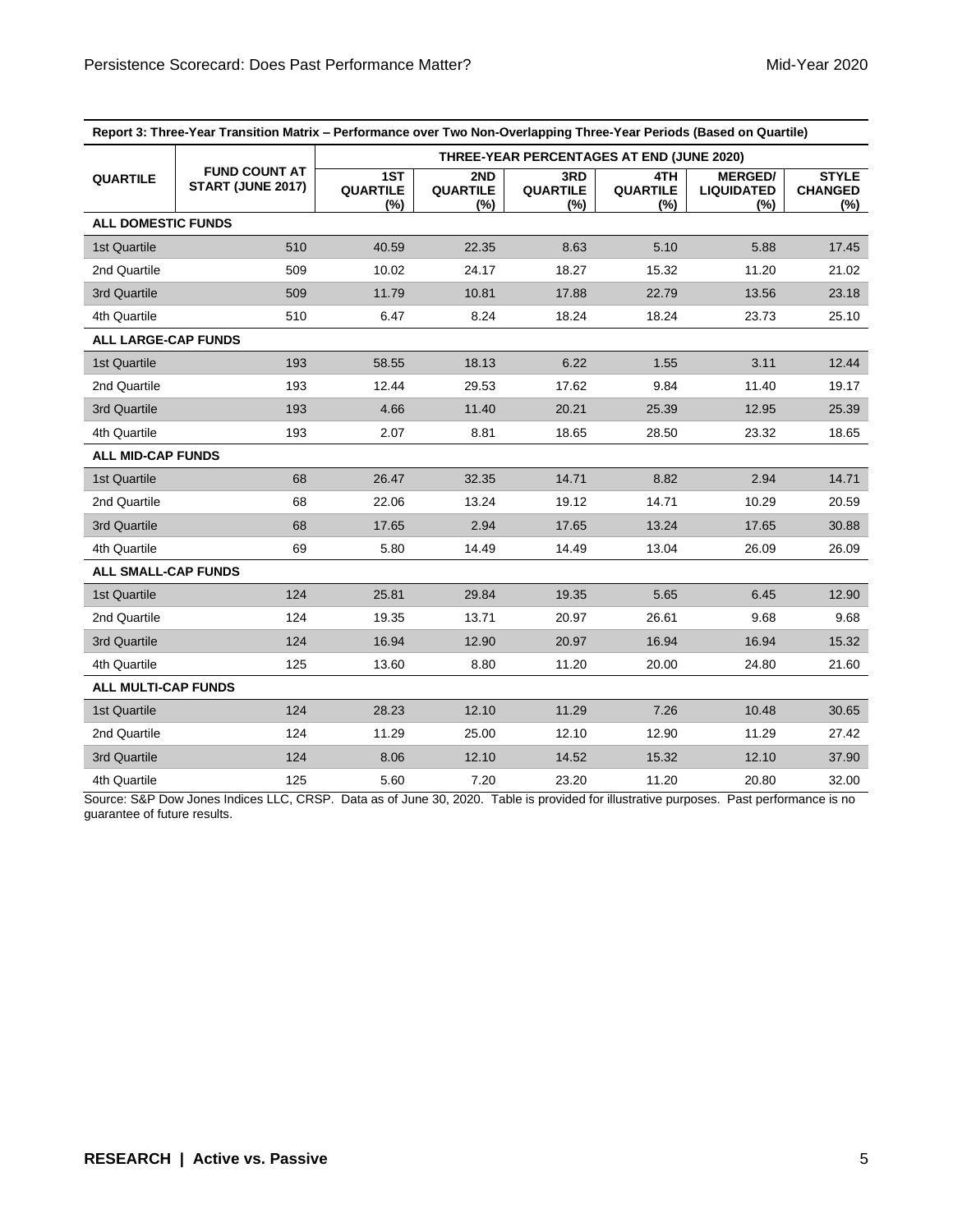| Report 4: Three-Year Transition Matrix – Performance over Two Non-Overlapping Three-Year Periods (Based on Halves) |  |  |
|--------------------------------------------------------------------------------------------------------------------|--|--|
|                                                                                                                    |  |  |

|                            | <b>FUND COUNT AT</b> |              |                        | THREE-YEAR PERCENTAGES AT END (JUNE 2020) |                          |  |  |  |
|----------------------------|----------------------|--------------|------------------------|-------------------------------------------|--------------------------|--|--|--|
| <b>HALF</b>                | START (JUNE 2017)    | TOP HALF (%) | <b>BOTTOM HALF (%)</b> | <b>MERGED/LIQUIDATED (%)</b>              | <b>STYLE CHANGED (%)</b> |  |  |  |
| <b>ALL DOMESTIC FUNDS</b>  |                      |              |                        |                                           |                          |  |  |  |
| Top Half                   | 1,019                | 48.58        | 23.65                  | 8.54                                      | 19.23                    |  |  |  |
| <b>Bottom Half</b>         | 1,019                | 18.65        | 38.57                  | 18.65                                     | 24.14                    |  |  |  |
| <b>ALL LARGE-CAP FUNDS</b> |                      |              |                        |                                           |                          |  |  |  |
| Top Half                   | 386                  | 59.33        | 17.62                  | 7.25                                      | 15.80                    |  |  |  |
| <b>Bottom Half</b>         | 386                  | 13.47        | 46.37                  | 18.13                                     | 22.02                    |  |  |  |
| <b>ALL MID-CAP FUNDS</b>   |                      |              |                        |                                           |                          |  |  |  |
| Top Half                   | 136                  | 47.06        | 28.68                  | 6.62                                      | 17.65                    |  |  |  |
| <b>Bottom Half</b>         | 137                  | 20.44        | 29.20                  | 21.90                                     | 28.47                    |  |  |  |
| <b>ALL SMALL-CAP FUNDS</b> |                      |              |                        |                                           |                          |  |  |  |
| Top Half                   | 248                  | 44.35        | 36.29                  | 8.06                                      | 11.29                    |  |  |  |
| <b>Bottom Half</b>         | 249                  | 26.10        | 34.54                  | 20.88                                     | 18.47                    |  |  |  |
| <b>ALL MULTI-CAP FUNDS</b> |                      |              |                        |                                           |                          |  |  |  |
| Top Half                   | 248                  | 38.31        | 21.77                  | 10.89                                     | 29.03                    |  |  |  |
| <b>Bottom Half</b>         | 249                  | 16.47        | 32.13                  | 16.47                                     | 34.94                    |  |  |  |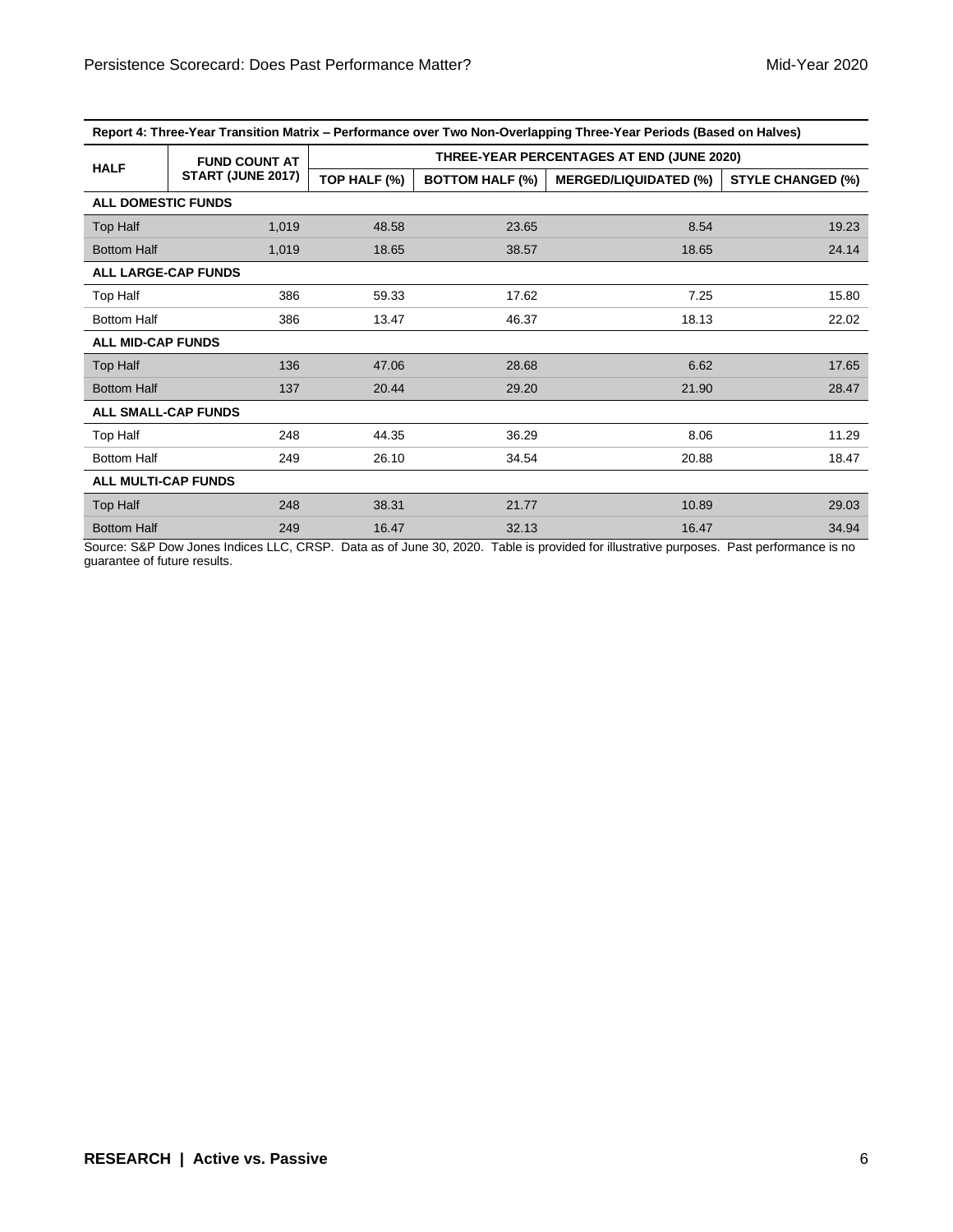| Report 5: Five-Year Transition Matrix - Performance over Two Non-Overlapping Five-Year Periods (Based on Quartile) |                                           |                               |                               |                            |                                                 |                                            |                                       |  |
|--------------------------------------------------------------------------------------------------------------------|-------------------------------------------|-------------------------------|-------------------------------|----------------------------|-------------------------------------------------|--------------------------------------------|---------------------------------------|--|
|                                                                                                                    |                                           |                               |                               |                            | <b>FIVE-YEAR PERCENTAGES AT END (JUNE 2020)</b> |                                            |                                       |  |
| <b>QUARTILE</b>                                                                                                    | <b>FUND COUNT AT</b><br>START (JUNE 2015) | 1ST<br><b>QUARTILE</b><br>(%) | 2ND<br><b>QUARTILE</b><br>(%) | 3RD<br>QUARTILE<br>$(\% )$ | 4TH.<br><b>QUARTILE</b><br>(%)                  | <b>MERGED/</b><br><b>LIQUIDATED</b><br>(%) | <b>STYLE</b><br><b>CHANGED</b><br>(%) |  |
| <b>ALL DOMESTIC FUNDS</b>                                                                                          |                                           |                               |                               |                            |                                                 |                                            |                                       |  |
| 1st Quartile                                                                                                       | 485                                       | 30.10                         | 15.26                         | 9.90                       | 10.10                                           | 10.31                                      | 24.33                                 |  |
| 2nd Quartile                                                                                                       | 484                                       | 15.70                         | 16.12                         | 9.30                       | 10.54                                           | 16.53                                      | 31.82                                 |  |
| 3rd Quartile                                                                                                       | 484                                       | 8.68                          | 15.08                         | 12.81                      | 12.81                                           | 23.55                                      | 27.07                                 |  |
| 4th Quartile                                                                                                       | 485                                       | 4.74                          | 8.66                          | 16.70                      | 11.13                                           | 29.48                                      | 29.28                                 |  |
| <b>ALL LARGE-CAP FUNDS</b>                                                                                         |                                           |                               |                               |                            |                                                 |                                            |                                       |  |
| 1st Quartile                                                                                                       | 184                                       | 42.93                         | 13.59                         | 5.98                       | 1.63                                            | 13.59                                      | 22.28                                 |  |
| 2nd Quartile                                                                                                       | 184                                       | 17.39                         | 23.37                         | 8.15                       | 10.33                                           | 15.22                                      | 25.54                                 |  |
| 3rd Quartile                                                                                                       | 184                                       | 9.24                          | 14.67                         | 14.13                      | 15.76                                           | 26.09                                      | 20.11                                 |  |
| 4th Quartile                                                                                                       | 184                                       | 1.63                          | 9.78                          | 19.02                      | 20.11                                           | 22.28                                      | 27.17                                 |  |
| <b>ALL MID-CAP FUNDS</b>                                                                                           |                                           |                               |                               |                            |                                                 |                                            |                                       |  |
| 1st Quartile                                                                                                       | 72                                        | 29.17                         | 15.28                         | 9.72                       | 11.11                                           | 8.33                                       | 26.39                                 |  |
| 2nd Quartile                                                                                                       | 72                                        | 19.44                         | 11.11                         | 5.56                       | 4.17                                            | 12.50                                      | 47.22                                 |  |
| 3rd Quartile                                                                                                       | 72                                        | 5.56                          | 8.33                          | 15.28                      | 11.11                                           | 30.56                                      | 29.17                                 |  |
| 4th Quartile                                                                                                       | 72                                        | 5.56                          | 8.33                          | 9.72                       | 8.33                                            | 34.72                                      | 33.33                                 |  |
| <b>ALL SMALL-CAP FUNDS</b>                                                                                         |                                           |                               |                               |                            |                                                 |                                            |                                       |  |
| 1st Quartile                                                                                                       | 115                                       | 37.39                         | 20.87                         | 8.70                       | 7.83                                            | 10.43                                      | 14.78                                 |  |
| 2nd Quartile                                                                                                       | 114                                       | 14.04                         | 16.67                         | 18.42                      | 15.79                                           | 19.30                                      | 15.79                                 |  |
| 3rd Quartile                                                                                                       | 114                                       | 10.53                         | 10.53                         | 21.05                      | 13.16                                           | 18.42                                      | 26.32                                 |  |
| 4th Quartile                                                                                                       | 115                                       | 3.48                          | 11.30                         | 14.78                      | 16.52                                           | 32.17                                      | 21.74                                 |  |
| <b>ALL MULTI-CAP FUNDS</b>                                                                                         |                                           |                               |                               |                            |                                                 |                                            |                                       |  |
| 1st Quartile                                                                                                       | 114                                       | 18.42                         | 9.65                          | 10.53                      | 5.26                                            | 10.53                                      | 45.61                                 |  |
| 2nd Quartile                                                                                                       | 114                                       | 10.53                         | 15.79                         | 9.65                       | 7.89                                            | 12.28                                      | 43.86                                 |  |
| 3rd Quartile                                                                                                       | 114                                       | 3.51                          | 15.79                         | 10.53                      | 12.28                                           | 26.32                                      | 31.58                                 |  |
| 4th Quartile                                                                                                       | 114                                       | 3.51                          | 5.26                          | 14.91                      | 7.02                                            | 30.70                                      | 38.60                                 |  |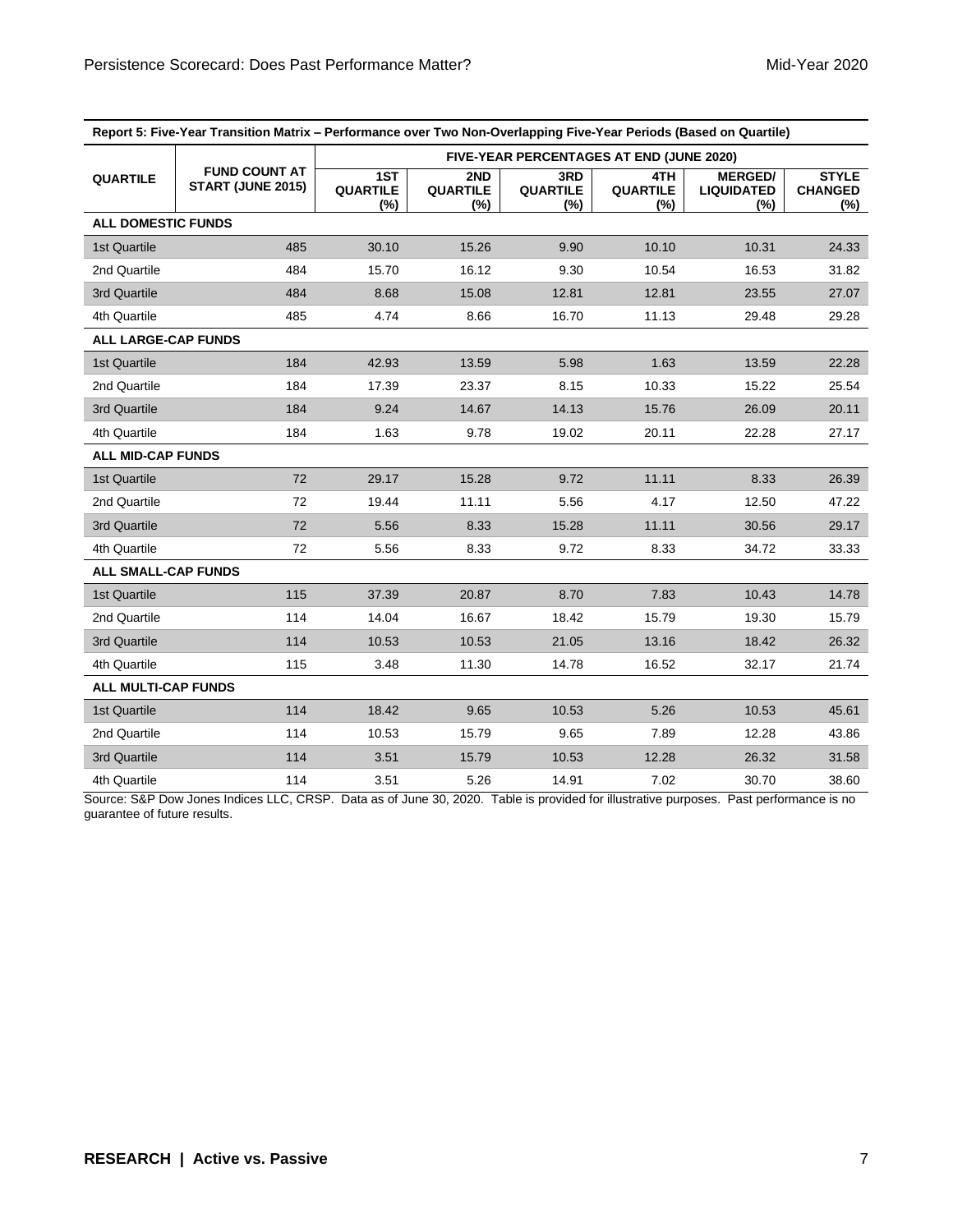| Report 6: Five-Year Transition Matrix – Performance over Two Non-Overlapping Five-Year Periods (Based on Halves) |                      |              |                        |                                          |                          |  |  |  |
|------------------------------------------------------------------------------------------------------------------|----------------------|--------------|------------------------|------------------------------------------|--------------------------|--|--|--|
|                                                                                                                  | <b>FUND COUNT AT</b> |              |                        | FIVE-YEAR PERCENTAGES AT END (JUNE 2020) |                          |  |  |  |
| <b>HALF</b>                                                                                                      | START (JUNE 2015)    | TOP HALF (%) | <b>BOTTOM HALF (%)</b> | <b>MERGED/LIQUIDATED (%)</b>             | <b>STYLE CHANGED (%)</b> |  |  |  |
| <b>ALL DOMESTIC FUNDS</b>                                                                                        |                      |              |                        |                                          |                          |  |  |  |
| Top Half                                                                                                         | 969                  | 38.60        | 19.92                  | 13.42                                    | 28.07                    |  |  |  |
| <b>Bottom Half</b>                                                                                               | 969                  | 18.58        | 26.73                  | 26.52                                    | 28.17                    |  |  |  |
| <b>ALL LARGE-CAP FUNDS</b>                                                                                       |                      |              |                        |                                          |                          |  |  |  |
| Top Half                                                                                                         | 368                  | 48.64        | 13.04                  | 14.40                                    | 23.91                    |  |  |  |
| <b>Bottom Half</b>                                                                                               | 368                  | 17.66        | 34.51                  | 24.18                                    | 23.64                    |  |  |  |
| <b>ALL MID-CAP FUNDS</b>                                                                                         |                      |              |                        |                                          |                          |  |  |  |
| Top Half                                                                                                         | 144                  | 37.50        | 15.28                  | 10.42                                    | 36.81                    |  |  |  |
| <b>Bottom Half</b>                                                                                               | 144                  | 13.89        | 22.22                  | 32.64                                    | 31.25                    |  |  |  |
| <b>ALL SMALL-CAP FUNDS</b>                                                                                       |                      |              |                        |                                          |                          |  |  |  |
| Top Half                                                                                                         | 229                  | 44.54        | 25.33                  | 14.85                                    | 15.28                    |  |  |  |
| <b>Bottom Half</b>                                                                                               | 229                  | 17.90        | 32.75                  | 25.33                                    | 24.02                    |  |  |  |
| <b>ALL MULTI-CAP FUNDS</b>                                                                                       |                      |              |                        |                                          |                          |  |  |  |
| Top Half                                                                                                         | 228                  | 27.19        | 16.67                  | 11.40                                    | 44.74                    |  |  |  |
| <b>Bottom Half</b>                                                                                               | 228                  | 14.04        | 22.37                  | 28.51                                    | 35.09                    |  |  |  |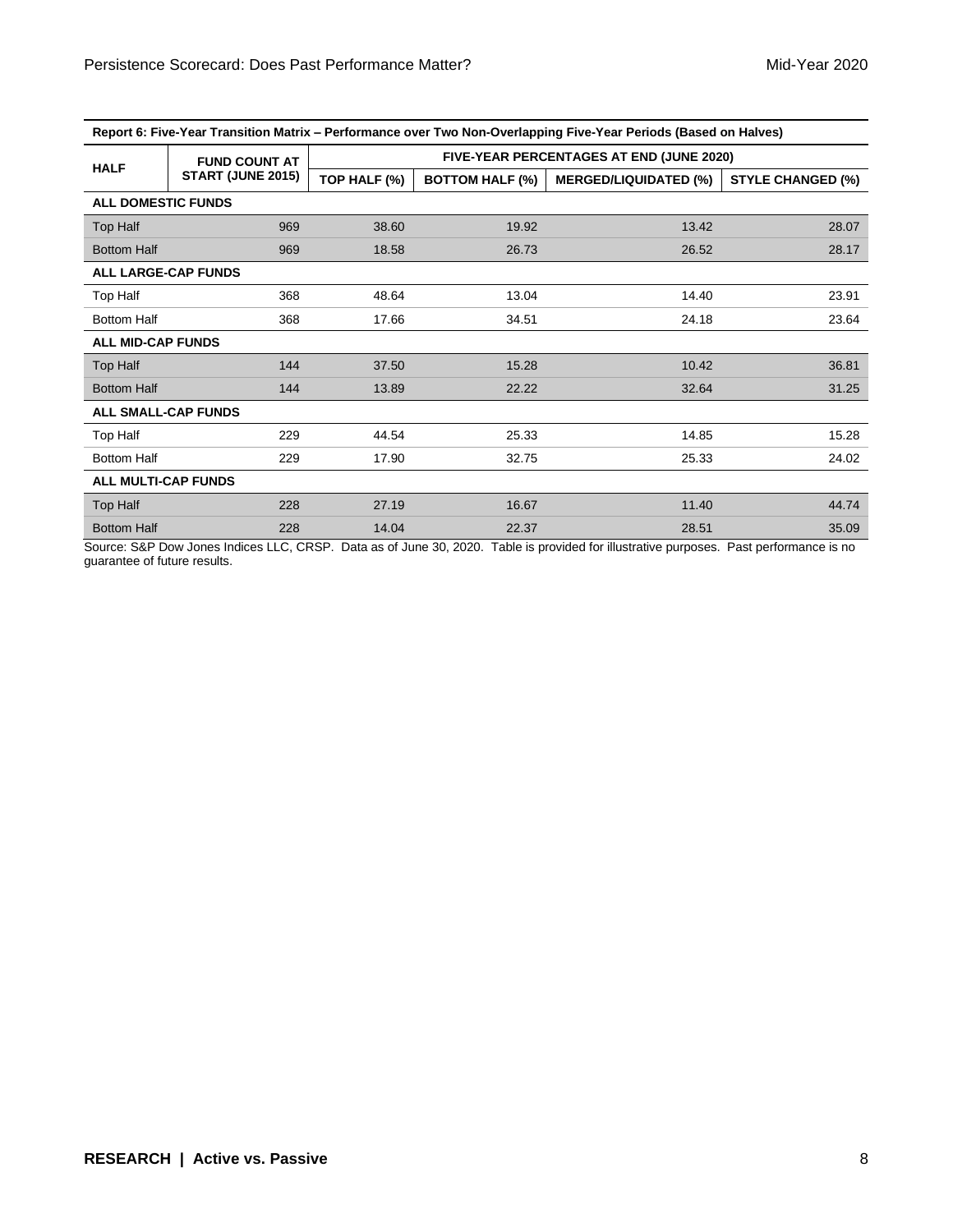| Report 7: Performance Persistence of Domestic Fixed Income Funds over Three Consecutive 12-Month Periods |                            |                                  |                                      |  |  |  |  |  |
|----------------------------------------------------------------------------------------------------------|----------------------------|----------------------------------|--------------------------------------|--|--|--|--|--|
|                                                                                                          | <b>FUND COUNT AT START</b> |                                  | PERCENTAGE REMAINING IN TOP QUARTILE |  |  |  |  |  |
| <b>FUND CATEGORY</b>                                                                                     | (JUNE 2018)                | <b>JUNE 2019</b>                 | <b>JUNE 2020</b>                     |  |  |  |  |  |
| <b>TOP QUARTILE</b>                                                                                      |                            |                                  |                                      |  |  |  |  |  |
| Government Long Funds                                                                                    | 13                         | 7.69                             | 7.69                                 |  |  |  |  |  |
| Government Intermediate Funds                                                                            | 4                          | 0.00                             | 0.00                                 |  |  |  |  |  |
| <b>Government Short Funds</b>                                                                            | 6                          | 0.00                             | 0.00                                 |  |  |  |  |  |
| Investment-Grade Long Funds                                                                              | 21                         | 0.00                             | 0.00                                 |  |  |  |  |  |
| Investment-Grade Intermediate Funds                                                                      | 49                         | 18.37                            | 6.12                                 |  |  |  |  |  |
| Investment-Grade Short Funds                                                                             | 24                         | 20.83                            | 0.00                                 |  |  |  |  |  |
| <b>High Yield Funds</b>                                                                                  | 49                         | 14.29                            | 6.12                                 |  |  |  |  |  |
| Mortgage-Backed Securities Funds                                                                         | 12                         | 41.67                            | 0.00                                 |  |  |  |  |  |
| <b>Global Income Funds</b>                                                                               | 25                         | 16.00                            | 8.00                                 |  |  |  |  |  |
| <b>Emerging Markets Debt Funds</b>                                                                       | 13                         | 23.08                            | 0.00                                 |  |  |  |  |  |
| <b>General Municipal Debt Funds</b>                                                                      | 18                         | 27.78                            | 5.56                                 |  |  |  |  |  |
| California Municipal Debt Funds                                                                          | 8                          | 50.00                            | 12.50                                |  |  |  |  |  |
| New York Municipal Debt Funds                                                                            | 6                          | 33.33                            | 16.67                                |  |  |  |  |  |
|                                                                                                          | <b>FUND COUNT AT START</b> | PERCENTAGE REMAINING IN TOP HALF |                                      |  |  |  |  |  |
|                                                                                                          |                            |                                  |                                      |  |  |  |  |  |
| <b>FUND CATEGORY</b>                                                                                     | (JUNE 2018)                | <b>JUNE 2019</b>                 | <b>JUNE 2020</b>                     |  |  |  |  |  |
| <b>TOP HALF</b>                                                                                          |                            |                                  |                                      |  |  |  |  |  |
| Government Long Funds                                                                                    | 25                         | 56.00                            | 48.00                                |  |  |  |  |  |
| Government Intermediate Funds                                                                            | 8                          | 25.00                            | 25.00                                |  |  |  |  |  |
| <b>Government Short Funds</b>                                                                            | 12                         | 41.67                            | 25.00                                |  |  |  |  |  |
| Investment-Grade Long Funds                                                                              | 41                         | 26.83                            | 14.63                                |  |  |  |  |  |
| Investment-Grade Intermediate Funds                                                                      | 97                         | 45.36                            | 32.99                                |  |  |  |  |  |
| Investment-Grade Short Funds                                                                             | 47                         | 36.17                            | 8.51                                 |  |  |  |  |  |
| <b>High Yield Funds</b>                                                                                  | 98                         | 41.84                            | 24.49                                |  |  |  |  |  |
| Mortgage-Backed Securities Funds                                                                         | 24                         | 58.33                            | 29.17                                |  |  |  |  |  |
| <b>Global Income Funds</b>                                                                               | 49                         | 46.94                            | 36.73                                |  |  |  |  |  |
| <b>Emerging Markets Debt Funds</b>                                                                       | 25                         | 44.00                            | 32.00                                |  |  |  |  |  |
| <b>General Municipal Debt Funds</b>                                                                      | 36                         | 58.33                            | 30.56                                |  |  |  |  |  |
| California Municipal Debt Funds                                                                          | 16                         | 62.50                            | 31.25                                |  |  |  |  |  |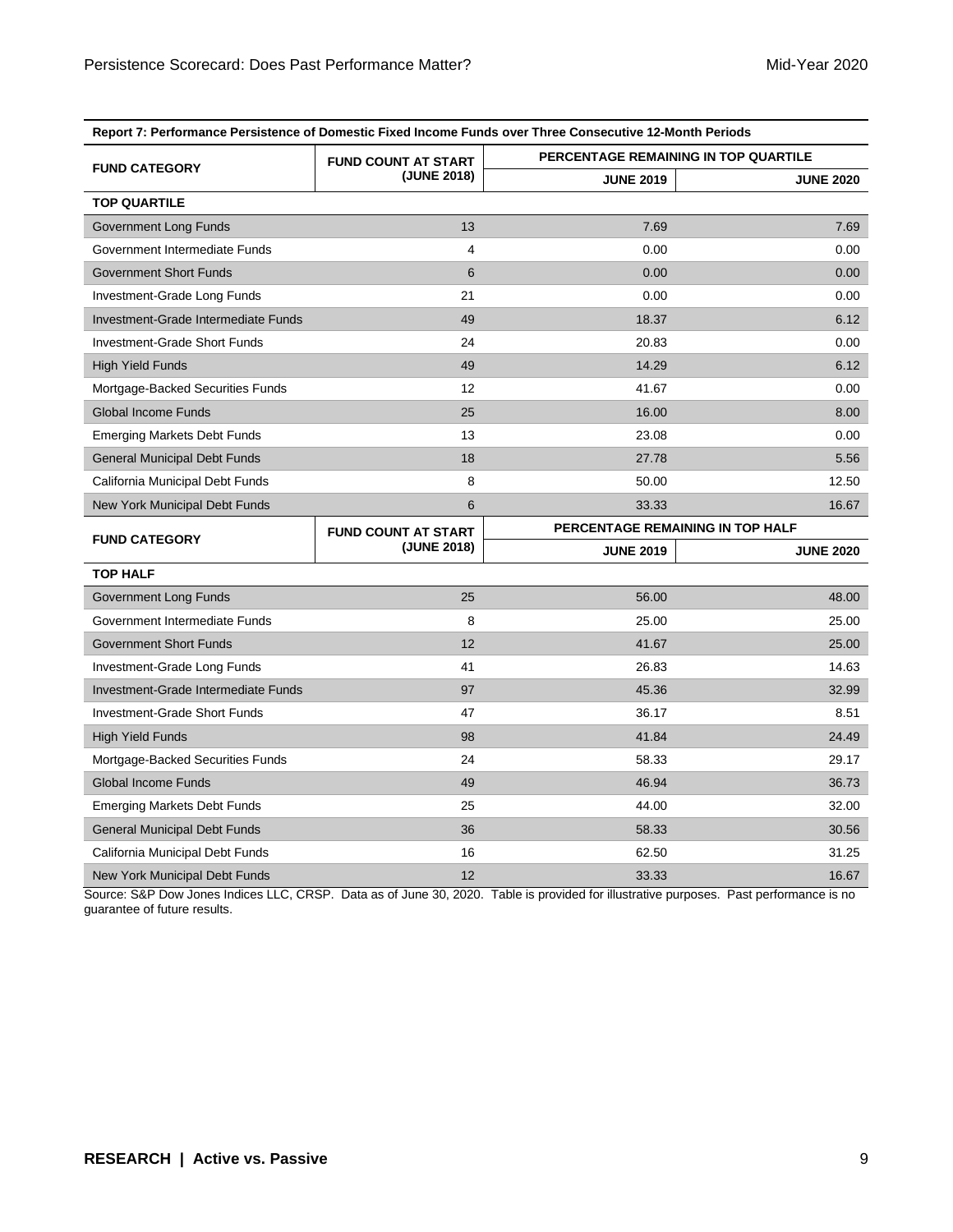|                                     | <b>Craigrence of Domestic Fixed Income Funds over</b> |                                      |                  |                                  |                  |  |  |
|-------------------------------------|-------------------------------------------------------|--------------------------------------|------------------|----------------------------------|------------------|--|--|
|                                     | <b>FUND COUNT AT START</b>                            | PERCENTAGE REMAINING IN TOP QUARTILE |                  |                                  |                  |  |  |
| <b>FUND CATEGORY</b>                | (JUNE 2016)                                           | <b>JUNE 2017</b>                     | <b>JUNE 2018</b> | <b>JUNE 2019</b>                 | <b>JUNE 2020</b> |  |  |
| <b>TOP QUARTILE</b>                 |                                                       |                                      |                  |                                  |                  |  |  |
| Government Long Funds               | 13                                                    | 7.69                                 | 7.69             | 0.00                             | 0.00             |  |  |
| Government Intermediate Funds       | 5                                                     | 0.00                                 | 0.00             | 0.00                             | 0.00             |  |  |
| <b>Government Short Funds</b>       | 6                                                     | 16.67                                | 16.67            | 0.00                             | 0.00             |  |  |
| Investment-Grade Long Funds         | 20                                                    | 20.00                                | 5.00             | 0.00                             | 0.00             |  |  |
| Investment-Grade Intermediate Funds | 42                                                    | 11.90                                | 7.14             | 7.14                             | 4.76             |  |  |
| <b>Investment-Grade Short Funds</b> | 22                                                    | 36.36                                | 22.73            | 9.09                             | 0.00             |  |  |
| <b>High Yield Funds</b>             | 51                                                    | 9.80                                 | 5.88             | 1.96                             | 1.96             |  |  |
| Mortgage-Backed Securities Funds    | 13                                                    | 23.08                                | 15.38            | 7.69                             | 0.00             |  |  |
| Global Income Funds                 | 27                                                    | 3.70                                 | 0.00             | 0.00                             | 0.00             |  |  |
| <b>Emerging Markets Debt Funds</b>  | 14                                                    | 28.57                                | 7.14             | 0.00                             | 0.00             |  |  |
| <b>General Municipal Debt Funds</b> | 20                                                    | 35.00                                | 30.00            | 10.00                            | 5.00             |  |  |
| California Municipal Debt Funds     | 9                                                     | 22.22                                | 22.22            | 22.22                            | 11.11            |  |  |
| New York Municipal Debt Funds       | $\overline{7}$                                        | 42.86                                | 42.86            | 28.57                            | 14.29            |  |  |
| <b>FUND CATEGORY</b>                | <b>FUND COUNT AT START</b>                            |                                      |                  | PERCENTAGE REMAINING IN TOP HALF |                  |  |  |
|                                     | (JUNE 2016)                                           | <b>JUNE 2017</b>                     | <b>JUNE 2018</b> | <b>JUNE 2019</b>                 |                  |  |  |
|                                     |                                                       |                                      |                  |                                  | <b>JUNE 2020</b> |  |  |
| <b>TOP HALF</b>                     |                                                       |                                      |                  |                                  |                  |  |  |
| Government Long Funds               | 25                                                    | 36.00                                | 24.00            | 16.00                            | 16.00            |  |  |
| Government Intermediate Funds       | 9                                                     | 22.22                                | 11.11            | 0.00                             | 0.00             |  |  |
| <b>Government Short Funds</b>       | 12                                                    | 50.00                                | 41.67            | 25.00                            | 8.33             |  |  |
| Investment-Grade Long Funds         | 42                                                    | 52.38                                | 21.43            | 16.67                            | 9.52             |  |  |
| Investment-Grade Intermediate Funds | 88                                                    | 37.50                                | 23.86            | 19.32                            | 12.50            |  |  |
| Investment-Grade Short Funds        | 43                                                    | 51.16                                | 37.21            | 18.60                            | 6.98             |  |  |
| <b>High Yield Funds</b>             | 101                                                   | 34.65                                | 20.79            | 14.85                            | 7.92             |  |  |
| Mortgage-Backed Securities Funds    | 24                                                    | 58.33                                | 45.83            | 33.33                            | 16.67            |  |  |
| <b>Global Income Funds</b>          | 53                                                    | 28.30                                | 9.43             | 1.89                             | 1.89             |  |  |
| <b>Emerging Markets Debt Funds</b>  | 28                                                    | 57.14                                | 32.14            | 21.43                            | 14.29            |  |  |
| <b>General Municipal Debt Funds</b> | 39                                                    | 41.03                                | 33.33            | 23.08                            | 15.38            |  |  |
| California Municipal Debt Funds     | 18                                                    | 27.78                                | 27.78            | 27.78                            | 16.67            |  |  |

**Report 8: Performance Persistence of Domestic Fixed Income Funds over Five Consecutive 12-Month Periods**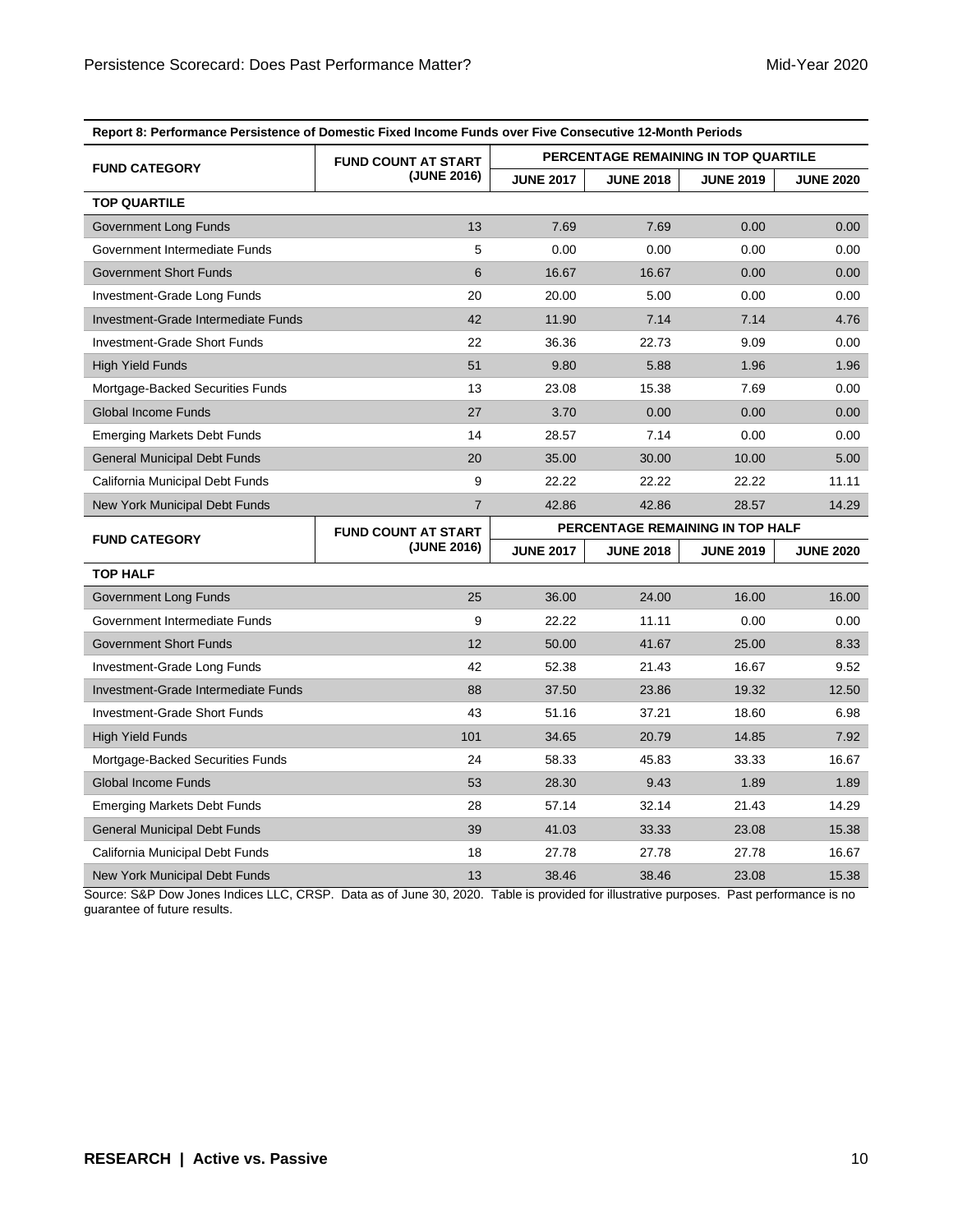| Report 9: Three-Year Transition Matrix - Performance over Two Non-Overlapping Three-Year Periods (Based on Quartile) |                                            |                               |                               |                                           |                                  |                                            |                                          |
|----------------------------------------------------------------------------------------------------------------------|--------------------------------------------|-------------------------------|-------------------------------|-------------------------------------------|----------------------------------|--------------------------------------------|------------------------------------------|
|                                                                                                                      |                                            |                               |                               | THREE-YEAR PERCENTAGES AT END (JUNE 2020) |                                  |                                            |                                          |
| <b>QUARTILE</b>                                                                                                      | <b>FUND COUNT AT</b><br>START (JUNE 2017)  | 1ST<br><b>QUARTILE</b><br>(%) | 2ND<br><b>QUARTILE</b><br>(%) | 3RD<br><b>QUARTILE</b><br>(%)             | 4TH<br><b>QUARTILE</b><br>$(\%)$ | <b>MERGED/</b><br><b>LIQUIDATED</b><br>(%) | <b>STYLE</b><br><b>CHANGED</b><br>$(\%)$ |
| <b>GOVERNMENT LONG FUNDS</b>                                                                                         |                                            |                               |                               |                                           |                                  |                                            |                                          |
| 1st Quartile                                                                                                         | 14                                         | 64.29                         | 14.29                         | 0.00                                      | 0.00                             | 14.29                                      | 7.14                                     |
| 2nd Quartile                                                                                                         | 13                                         | 7.69                          | 38.46                         | 23.08                                     | 0.00                             | 0.00                                       | 30.77                                    |
| 3rd Quartile                                                                                                         | 14                                         | 0.00                          | 14.29                         | 14.29                                     | 21.43                            | 7.14                                       | 42.86                                    |
| 4th Quartile                                                                                                         | 14                                         | 0.00                          | 0.00                          | 21.43                                     | 35.71                            | 28.57                                      | 14.29                                    |
|                                                                                                                      | <b>GOVERNMENT INTERMEDIATE FUNDS</b>       |                               |                               |                                           |                                  |                                            |                                          |
| 1st Quartile                                                                                                         | 5                                          | 20.00                         | 40.00                         | 20.00                                     | 0.00                             | 0.00                                       | 20.00                                    |
| 2nd Quartile                                                                                                         | 4                                          | 75.00                         | 25.00                         | 0.00                                      | 0.00                             | 0.00                                       | 0.00                                     |
| 3rd Quartile                                                                                                         | 5                                          | 0.00                          | 20.00                         | 40.00                                     | 40.00                            | 0.00                                       | 0.00                                     |
| 4th Quartile                                                                                                         | 5                                          | 0.00                          | 0.00                          | 20.00                                     | 40.00                            | 40.00                                      | 0.00                                     |
| <b>GOVERNMENT SHORT FUNDS</b>                                                                                        |                                            |                               |                               |                                           |                                  |                                            |                                          |
| 1st Quartile                                                                                                         | 6                                          | 33.33                         | 16.67                         | 16.67                                     | 0.00                             | 16.67                                      | 16.67                                    |
| 2nd Quartile                                                                                                         | 6                                          | 0.00                          | 50.00                         | 33.33                                     | 0.00                             | 0.00                                       | 16.67                                    |
| 3rd Quartile                                                                                                         | $\,6$                                      | 16.67                         | 0.00                          | 33.33                                     | 16.67                            | 16.67                                      | 16.67                                    |
| 4th Quartile                                                                                                         | $\overline{7}$                             | 14.29                         | 0.00                          | 0.00                                      | 42.86                            | 42.86                                      | 0.00                                     |
|                                                                                                                      | <b>INVESTMENT-GRADE LONG FUNDS</b>         |                               |                               |                                           |                                  |                                            |                                          |
| 1st Quartile                                                                                                         | 21                                         | 52.38                         | 33.33                         | 4.76                                      | 4.76                             | 4.76                                       | 0.00                                     |
| 2nd Quartile                                                                                                         | 20                                         | 30.00                         | 10.00                         | 20.00                                     | 25.00                            | 10.00                                      | 5.00                                     |
| 3rd Quartile                                                                                                         | 21                                         | 4.76                          | 33.33                         | 9.52                                      | 23.81                            | 9.52                                       | 19.05                                    |
| 4th Quartile                                                                                                         | 21                                         | 0.00                          | 9.52                          | 33.33                                     | 23.81                            | 23.81                                      | 9.52                                     |
|                                                                                                                      | <b>INVESTMENT-GRADE INTERMEDIATE FUNDS</b> |                               |                               |                                           |                                  |                                            |                                          |
| 1st Quartile                                                                                                         | 45                                         | 42.22                         | 28.89                         | 13.33                                     | 8.89                             | 6.67                                       | 0.00                                     |
| 2nd Quartile                                                                                                         | 45                                         | 26.67                         | 35.56                         | 26.67                                     | 2.22                             | 6.67                                       | 2.22                                     |
| 3rd Quartile                                                                                                         | 45                                         | 13.33                         | 20.00                         | 31.11                                     | 20.00                            | 13.33                                      | 2.22                                     |
| 4th Quartile                                                                                                         | 45                                         | 4.44                          | 2.22                          | 15.56                                     | 51.11                            | 20.00                                      | 6.67                                     |
|                                                                                                                      | <b>INVESTMENT-GRADE SHORT FUNDS</b>        |                               |                               |                                           |                                  |                                            |                                          |
| 1st Quartile                                                                                                         | 21                                         | 28.57                         | 28.57                         | 14.29                                     | 19.05                            | 9.52                                       | 0.00                                     |
| 2nd Quartile                                                                                                         | 21                                         | 33.33                         | 33.33                         | 23.81                                     | 4.76                             | 0.00                                       | 4.76                                     |
| 3rd Quartile                                                                                                         | 21                                         | 33.33                         | 28.57                         | 19.05                                     | 9.52                             | 9.52                                       | 0.00                                     |
| 4th Quartile                                                                                                         | 22                                         | 0.00                          | 0.00                          | 31.82                                     | 36.36                            | 13.64                                      | 18.18                                    |
| <b>HIGH YIELD FUNDS</b>                                                                                              |                                            |                               |                               |                                           |                                  |                                            |                                          |
| 1st Quartile                                                                                                         | 46                                         | 39.13                         | 19.57                         | 10.87                                     | 17.39                            | 0.00                                       | 13.04                                    |
| 2nd Quartile                                                                                                         | 46                                         | 19.57                         | 17.39                         | 15.22                                     | 13.04                            | 6.52                                       | 28.26                                    |
| 3rd Quartile                                                                                                         | 46                                         | 8.70                          | 17.39                         | 21.74                                     | 23.91                            | 10.87                                      | 17.39                                    |
| 4th Quartile                                                                                                         | 46                                         | 10.87                         | 10.87                         | 15.22                                     | 17.39                            | 13.04                                      | 32.61                                    |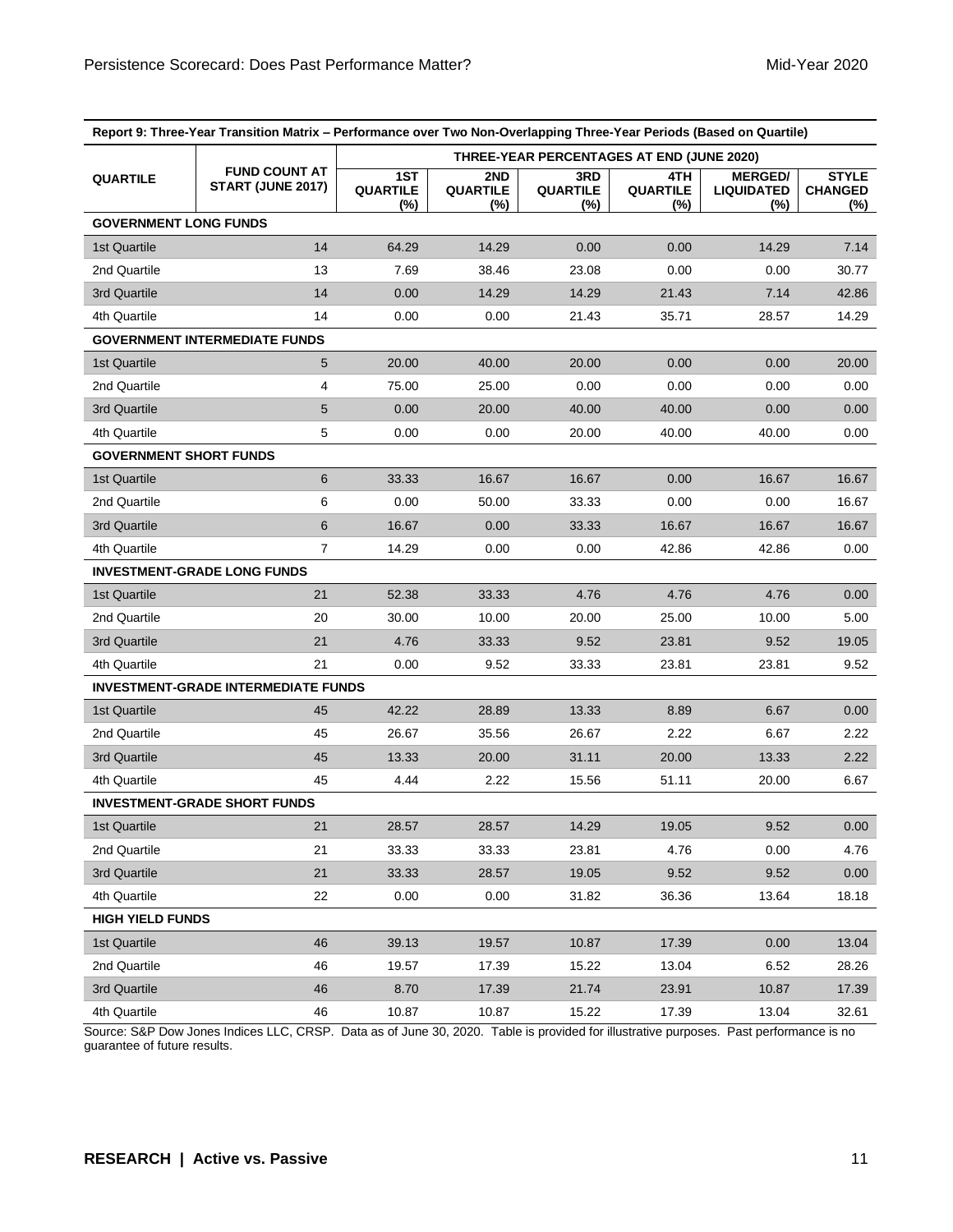| Report 9: Three-Year Transition Matrix – Performance over Two Non-Overlapping Three-Year Periods (Based on Quartile) (cont.) |                                           |                               |                               |                                  |                                           |                                               |                                          |
|------------------------------------------------------------------------------------------------------------------------------|-------------------------------------------|-------------------------------|-------------------------------|----------------------------------|-------------------------------------------|-----------------------------------------------|------------------------------------------|
|                                                                                                                              |                                           |                               |                               |                                  | THREE-YEAR PERCENTAGES AT END (2017-2019) |                                               |                                          |
| <b>QUARTILE</b>                                                                                                              | <b>FUND COUNT AT</b><br>START (2014-2016) | 1ST<br><b>QUARTILE</b><br>(%) | 2ND<br><b>QUARTILE</b><br>(%) | 3RD<br><b>QUARTILE</b><br>$(\%)$ | 4TH<br><b>QUARTILE</b><br>(%)             | <b>MERGED/</b><br><b>LIQUIDATED</b><br>$(\%)$ | <b>STYLE</b><br><b>CHANGED</b><br>$(\%)$ |
|                                                                                                                              | <b>MORTGAGE-BACKED SECURITIES FUNDS</b>   |                               |                               |                                  |                                           |                                               |                                          |
| 1st Quartile                                                                                                                 | 12                                        | 33.33                         | 16.67                         | 16.67                            | 25.00                                     | 8.33                                          | 0.00                                     |
| 2nd Quartile                                                                                                                 | 11                                        | 36.36                         | 27.27                         | 27.27                            | 9.09                                      | 0.00                                          | 0.00                                     |
| 3rd Quartile                                                                                                                 | 11                                        | 18.18                         | 36.36                         | 9.09                             | 9.09                                      | 27.27                                         | 0.00                                     |
| 4th Quartile                                                                                                                 | 12                                        | 0.00                          | 8.33                          | 33.33                            | 33.33                                     | 16.67                                         | 8.33                                     |
| <b>GLOBAL INCOME FUNDS</b>                                                                                                   |                                           |                               |                               |                                  |                                           |                                               |                                          |
| 1st Quartile                                                                                                                 | 24                                        | 20.83                         | 20.83                         | 12.50                            | 8.33                                      | 4.17                                          | 33.33                                    |
| 2nd Quartile                                                                                                                 | 23                                        | 43.48                         | 8.70                          | 17.39                            | 13.04                                     | 17.39                                         | 0.00                                     |
| 3rd Quartile                                                                                                                 | 24                                        | 20.83                         | 25.00                         | 12.50                            | 20.83                                     | 16.67                                         | 4.17                                     |
| 4th Quartile                                                                                                                 | 24                                        | 4.17                          | 20.83                         | 20.83                            | 33.33                                     | 16.67                                         | 4.17                                     |
|                                                                                                                              | <b>EMERGING MARKETS DEBT FUNDS</b>        |                               |                               |                                  |                                           |                                               |                                          |
| 1st Quartile                                                                                                                 | 12                                        | 33.33                         | 8.33                          | 8.33                             | 33.33                                     | 16.67                                         | 0.00                                     |
| 2nd Quartile                                                                                                                 | 12                                        | 33.33                         | 33.33                         | 16.67                            | 0.00                                      | 16.67                                         | 0.00                                     |
| 3rd Quartile                                                                                                                 | 12                                        | 0.00                          | 16.67                         | 25.00                            | 25.00                                     | 25.00                                         | 8.33                                     |
| 4th Quartile                                                                                                                 | 13                                        | 7.69                          | 15.38                         | 15.38                            | 15.38                                     | 38.46                                         | 7.69                                     |
|                                                                                                                              | <b>GENERAL MUNICIPAL DEBT FUNDS</b>       |                               |                               |                                  |                                           |                                               |                                          |
| 1st Quartile                                                                                                                 | 18                                        | 61.11                         | 11.11                         | 16.67                            | 5.56                                      | 5.56                                          | 0.00                                     |
| 2nd Quartile                                                                                                                 | 17                                        | 23.53                         | 41.18                         | 29.41                            | 5.88                                      | 0.00                                          | 0.00                                     |
| 3rd Quartile                                                                                                                 | 18                                        | 0.00                          | 33.33                         | 33.33                            | 22.22                                     | 11.11                                         | 0.00                                     |
| 4th Quartile                                                                                                                 | 18                                        | 5.56                          | 5.56                          | 5.56                             | 50.00                                     | 22.22                                         | 11.11                                    |
|                                                                                                                              | <b>CALIFORNIA MUNICIPAL DEBT FUNDS</b>    |                               |                               |                                  |                                           |                                               |                                          |
| 1st Quartile                                                                                                                 | 8                                         | 50.00                         | 25.00                         | 25.00                            | 0.00                                      | 0.00                                          | 0.00                                     |
| 2nd Quartile                                                                                                                 | 8                                         | 37.50                         | 25.00                         | 25.00                            | 0.00                                      | 12.50                                         | 0.00                                     |
| 3rd Quartile                                                                                                                 | 8                                         | 12.50                         | 25.00                         | 12.50                            | 25.00                                     | 25.00                                         | 0.00                                     |
| 4th Quartile                                                                                                                 | 9                                         | 0.00                          | 11.11                         | 22.22                            | 66.67                                     | 0.00                                          | 0.00                                     |
|                                                                                                                              | <b>NEW YORK MUNICIPAL DEBT FUNDS</b>      |                               |                               |                                  |                                           |                                               |                                          |
| 1st Quartile                                                                                                                 | 6                                         | 50.00                         | 33.33                         | 16.67                            | 0.00                                      | 0.00                                          | 0.00                                     |
| 2nd Quartile                                                                                                                 | 6                                         | 16.67                         | 16.67                         | 33.33                            | 16.67                                     | 16.67                                         | 0.00                                     |
| 3rd Quartile                                                                                                                 | $6\phantom{1}$                            | 16.67                         | 33.33                         | 16.67                            | 33.33                                     | 0.00                                          | 0.00                                     |
| 4th Quartile                                                                                                                 | 7                                         | 14.29                         | 0.00                          | 28.57                            | 42.86                                     | 14.29                                         | 0.00                                     |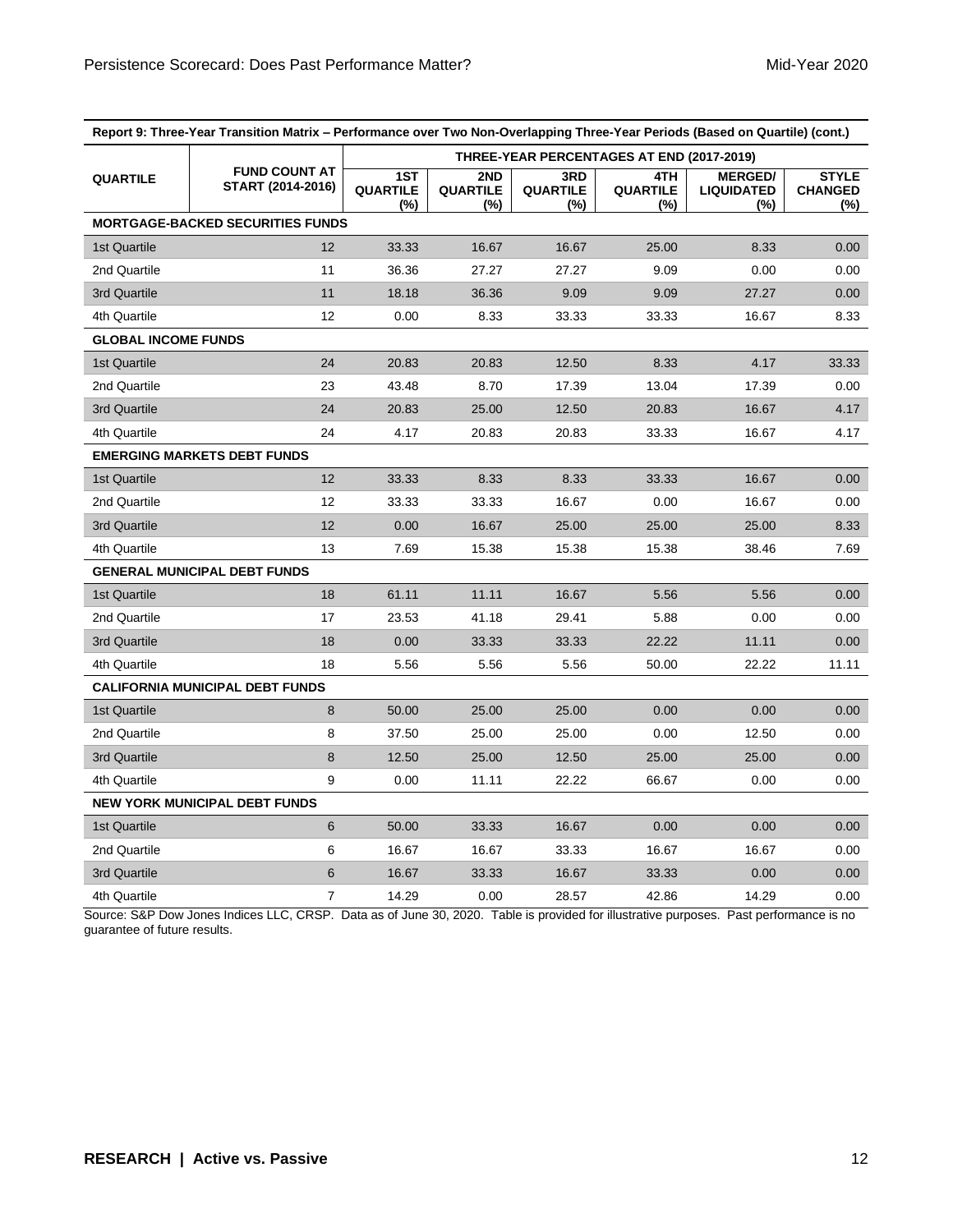| Report 10: Three-Year Transition Matrix - Performance over Two Non-Overlapping Three-Year Periods (Based on Halves) |                                            |                                           |       |                                                         |       |  |  |  |
|---------------------------------------------------------------------------------------------------------------------|--------------------------------------------|-------------------------------------------|-------|---------------------------------------------------------|-------|--|--|--|
| <b>HALF</b>                                                                                                         | <b>FUND COUNT AT</b>                       | THREE-YEAR PERCENTAGES AT END (JUNE 2020) |       |                                                         |       |  |  |  |
|                                                                                                                     | START (JUNE 2017)                          | TOP HALF (%)                              |       | BOTTOM HALF (%) MERGED/LIQUIDATED (%) STYLE CHANGED (%) |       |  |  |  |
| <b>GOVERNMENT LONG FUNDS</b>                                                                                        |                                            |                                           |       |                                                         |       |  |  |  |
| <b>Top Half</b>                                                                                                     | 27                                         | 62.96                                     | 11.11 | 7.41                                                    | 18.52 |  |  |  |
| <b>Bottom Half</b>                                                                                                  | 28                                         | 7.14                                      | 46.43 | 17.86                                                   | 28.57 |  |  |  |
|                                                                                                                     | <b>GOVERNMENT INTERMEDIATE FUNDS</b>       |                                           |       |                                                         |       |  |  |  |
| <b>Top Half</b>                                                                                                     | 9                                          | 77.78                                     | 11.11 | 0.00                                                    | 11.11 |  |  |  |
| <b>Bottom Half</b>                                                                                                  | 10                                         | 10.00                                     | 70.00 | 20.00                                                   | 0.00  |  |  |  |
| <b>GOVERNMENT SHORT FUNDS</b>                                                                                       |                                            |                                           |       |                                                         |       |  |  |  |
| <b>Top Half</b>                                                                                                     | 12                                         | 50.00                                     | 25.00 | 8.33                                                    | 16.67 |  |  |  |
| <b>Bottom Half</b>                                                                                                  | 13                                         | 15.38                                     | 46.15 | 30.77                                                   | 7.69  |  |  |  |
|                                                                                                                     | <b>INVESTMENT-GRADE LONG FUNDS</b>         |                                           |       |                                                         |       |  |  |  |
| <b>Top Half</b>                                                                                                     | 41                                         | 63.41                                     | 26.83 | 7.32                                                    | 2.44  |  |  |  |
| <b>Bottom Half</b>                                                                                                  | 42                                         | 23.81                                     | 45.24 | 16.67                                                   | 14.29 |  |  |  |
|                                                                                                                     | <b>INVESTMENT-GRADE INTERMEDIATE FUNDS</b> |                                           |       |                                                         |       |  |  |  |
| <b>Top Half</b>                                                                                                     | 90                                         | 66.67                                     | 25.56 | 6.67                                                    | 1.11  |  |  |  |
| <b>Bottom Half</b>                                                                                                  | 90                                         | 20.00                                     | 58.89 | 16.67                                                   | 4.44  |  |  |  |
|                                                                                                                     | <b>INVESTMENT-GRADE SHORT FUNDS</b>        |                                           |       |                                                         |       |  |  |  |
| <b>Top Half</b>                                                                                                     | 42                                         | 61.90                                     | 30.95 | 4.76                                                    | 2.38  |  |  |  |
| <b>Bottom Half</b>                                                                                                  | 43                                         | 30.23                                     | 48.84 | 11.63                                                   | 9.30  |  |  |  |
| <b>HIGH YIELD FUNDS</b>                                                                                             |                                            |                                           |       |                                                         |       |  |  |  |
| <b>Top Half</b>                                                                                                     | 92                                         | 47.83                                     | 28.26 | 3.26                                                    | 20.65 |  |  |  |
| <b>Bottom Half</b>                                                                                                  | 92                                         | 23.91                                     | 39.13 | 11.96                                                   | 25.00 |  |  |  |
|                                                                                                                     | <b>MORTGAGE-BACKED SECURITIES FUNDS</b>    |                                           |       |                                                         |       |  |  |  |
| Top Half                                                                                                            | 23                                         | 56.52                                     | 39.13 | 4.35                                                    | 0.00  |  |  |  |
| <b>Bottom Half</b>                                                                                                  | 23                                         | 30.43                                     | 43.48 | 21.74                                                   | 4.35  |  |  |  |
| <b>GLOBAL INCOME FUNDS</b>                                                                                          |                                            |                                           |       |                                                         |       |  |  |  |
| <b>Top Half</b>                                                                                                     | 47                                         | 46.81                                     | 25.53 | 10.64                                                   | 17.02 |  |  |  |
| <b>Bottom Half</b>                                                                                                  | 48                                         | 35.42                                     | 43.75 | 16.67                                                   | 4.17  |  |  |  |
| <b>EMERGING MARKETS DEBT FUNDS</b>                                                                                  |                                            |                                           |       |                                                         |       |  |  |  |
| <b>Top Half</b>                                                                                                     | 24                                         | 54.17                                     | 29.17 | 16.67                                                   | 0.00  |  |  |  |
| <b>Bottom Half</b>                                                                                                  | 25                                         | 20.00                                     | 40.00 | 32.00                                                   | 8.00  |  |  |  |
| <b>GENERAL MUNICIPAL DEBT FUNDS</b>                                                                                 |                                            |                                           |       |                                                         |       |  |  |  |
| Top Half                                                                                                            | 35                                         | 68.57                                     | 28.57 | 2.86                                                    | 0.00  |  |  |  |
| <b>Bottom Half</b>                                                                                                  | 36                                         | 22.22                                     | 55.56 | 16.67                                                   | 5.56  |  |  |  |
| <b>CALIFORNIA MUNICIPAL DEBT FUNDS</b>                                                                              |                                            |                                           |       |                                                         |       |  |  |  |
| <b>Top Half</b>                                                                                                     | 16                                         | 68.75                                     | 25.00 | 6.25                                                    | 0.00  |  |  |  |
| <b>Bottom Half</b>                                                                                                  | 17                                         | 23.53                                     | 64.71 | 11.76                                                   | 0.00  |  |  |  |
| NEW YORK MUNICIPAL DEBT FUNDS                                                                                       |                                            |                                           |       |                                                         |       |  |  |  |
| Top Half                                                                                                            | 12                                         | 58.33                                     | 33.33 | 8.33                                                    | 0.00  |  |  |  |
| <b>Bottom Half</b>                                                                                                  | 13                                         | 30.77                                     | 61.54 | 7.69                                                    | 0.00  |  |  |  |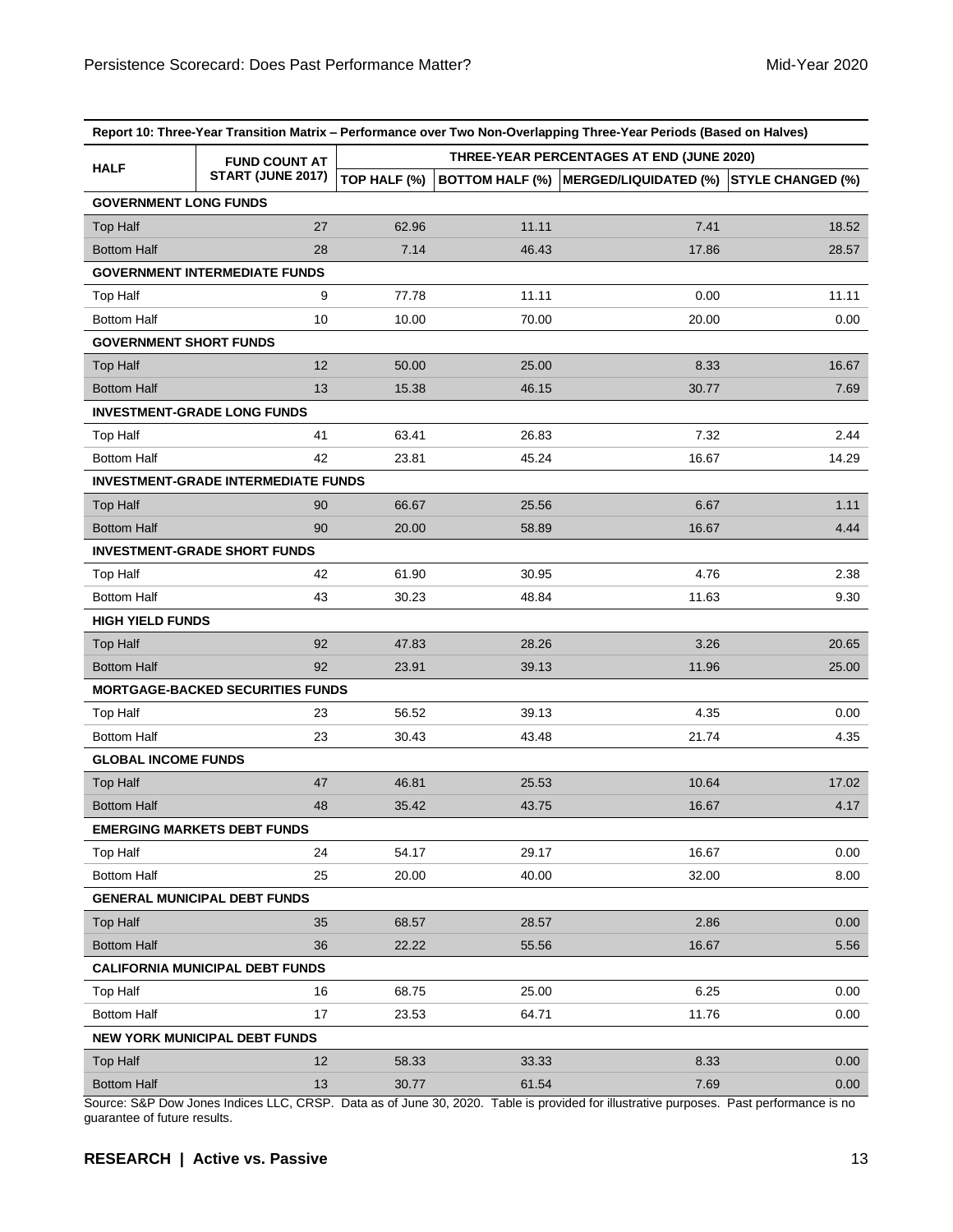| Report 11: Five-Year Transition Matrix - Performance over Two Non-Overlapping Five-Year Periods (Based on Quartile) |                                            |                                          |                                  |                                  |                                  |                                            |                                       |  |
|---------------------------------------------------------------------------------------------------------------------|--------------------------------------------|------------------------------------------|----------------------------------|----------------------------------|----------------------------------|--------------------------------------------|---------------------------------------|--|
|                                                                                                                     | <b>FUND COUNT AT</b><br>START (JUNE 2015)  | FIVE-YEAR PERCENTAGES AT END (JUNE 2020) |                                  |                                  |                                  |                                            |                                       |  |
| <b>QUARTILE</b>                                                                                                     |                                            | 1ST<br>QUARTILE<br>$(\%)$                | 2ND<br><b>QUARTILE</b><br>$(\%)$ | 3RD<br><b>QUARTILE</b><br>$(\%)$ | 4TH<br><b>QUARTILE</b><br>$(\%)$ | <b>MERGED/</b><br><b>LIQUIDATED</b><br>(%) | <b>STYLE</b><br><b>CHANGED</b><br>(%) |  |
| <b>GOVERNMENT LONG FUNDS</b>                                                                                        |                                            |                                          |                                  |                                  |                                  |                                            |                                       |  |
| 1st Quartile                                                                                                        | 13                                         | 61.54                                    | 7.69                             | 0.00                             | 0.00                             | 15.38                                      | 15.38                                 |  |
| 2nd Quartile                                                                                                        | 13                                         | 7.69                                     | 30.77                            | 30.77                            | 0.00                             | 7.69                                       | 23.08                                 |  |
| 3rd Quartile                                                                                                        | 13                                         | 0.00                                     | 15.38                            | 23.08                            | 15.38                            | 0.00                                       | 46.15                                 |  |
| 4th Quartile                                                                                                        | 13                                         | 0.00                                     | 0.00                             | 0.00                             | 53.85                            | 46.15                                      | 0.00                                  |  |
|                                                                                                                     | <b>GOVERNMENT INTERMEDIATE FUNDS</b>       |                                          |                                  |                                  |                                  |                                            |                                       |  |
| 1st Quartile                                                                                                        | 6                                          | 50.00                                    | 16.67                            | 0.00                             | 0.00                             | 16.67                                      | 16.67                                 |  |
| 2nd Quartile                                                                                                        | 5                                          | 20.00                                    | 20.00                            | 0.00                             | 0.00                             | 60.00                                      | 0.00                                  |  |
| 3rd Quartile                                                                                                        | 5                                          | 0.00                                     | 40.00                            | 0.00                             | 40.00                            | 20.00                                      | 0.00                                  |  |
| 4th Quartile                                                                                                        | 6                                          | 0.00                                     | 0.00                             | 66.67                            | 16.67                            | 16.67                                      | 0.00                                  |  |
| <b>GOVERNMENT SHORT FUNDS</b>                                                                                       |                                            |                                          |                                  |                                  |                                  |                                            |                                       |  |
| 1st Quartile                                                                                                        | $\overline{7}$                             | 28.57                                    | 14.29                            | 28.57                            | 0.00                             | 28.57                                      | 0.00                                  |  |
| 2nd Quartile                                                                                                        | 6                                          | 16.67                                    | 33.33                            | 0.00                             | 0.00                             | 16.67                                      | 33.33                                 |  |
| 3rd Quartile                                                                                                        | 6                                          | 0.00                                     | 0.00                             | 50.00                            | 16.67                            | 33.33                                      | 0.00                                  |  |
| 4th Quartile                                                                                                        | $\overline{7}$                             | 14.29                                    | 0.00                             | 0.00                             | 42.86                            | 28.57                                      | 14.29                                 |  |
|                                                                                                                     | <b>INVESTMENT-GRADE LONG FUNDS</b>         |                                          |                                  |                                  |                                  |                                            |                                       |  |
| 1st Quartile                                                                                                        | 20                                         | 65.00                                    | 5.00                             | 10.00                            | 0.00                             | 5.00                                       | 15.00                                 |  |
| 2nd Quartile                                                                                                        | 20                                         | 20.00                                    | 35.00                            | 15.00                            | 15.00                            | 5.00                                       | 10.00                                 |  |
| 3rd Quartile                                                                                                        | 20                                         | 5.00                                     | 25.00                            | 15.00                            | 25.00                            | 20.00                                      | 10.00                                 |  |
| 4th Quartile                                                                                                        | 20                                         | 0.00                                     | 15.00                            | 10.00                            | 35.00                            | 20.00                                      | 20.00                                 |  |
|                                                                                                                     | <b>INVESTMENT-GRADE INTERMEDIATE FUNDS</b> |                                          |                                  |                                  |                                  |                                            |                                       |  |
| 1st Quartile                                                                                                        | 40                                         | 40.00                                    | 27.50                            | 15.00                            | 10.00                            | 7.50                                       | 0.00                                  |  |
| 2nd Quartile                                                                                                        | 40                                         | 22.50                                    | 27.50                            | 27.50                            | 0.00                             | 17.50                                      | 5.00                                  |  |
| 3rd Quartile                                                                                                        | 40                                         | 12.50                                    | 20.00                            | 27.50                            | 15.00                            | 20.00                                      | 5.00                                  |  |
| 4th Quartile                                                                                                        | 40                                         | 0.00                                     | 7.50                             | 10.00                            | 52.50                            | 25.00                                      | 5.00                                  |  |
| <b>INVESTMENT-GRADE SHORT FUNDS</b>                                                                                 |                                            |                                          |                                  |                                  |                                  |                                            |                                       |  |
| 1st Quartile                                                                                                        | $17$                                       | 47.06                                    | 11.76                            | 11.76                            | 17.65                            | 11.76                                      | 0.00                                  |  |
| 2nd Quartile                                                                                                        | 17                                         | 11.76                                    | 17.65                            | 29.41                            | 17.65                            | 23.53                                      | 0.00                                  |  |
| 3rd Quartile                                                                                                        | 17                                         | 11.76                                    | 35.29                            | 29.41                            | 17.65                            | 5.88                                       | 0.00                                  |  |
| 4th Quartile                                                                                                        | 17                                         | 11.76                                    | 11.76                            | 5.88                             | 17.65                            | 41.18                                      | 11.76                                 |  |
| <b>HIGH YIELD FUNDS</b>                                                                                             |                                            |                                          |                                  |                                  |                                  |                                            |                                       |  |
| 1st Quartile                                                                                                        | 38                                         | 21.05                                    | 18.42                            | 18.42                            | 18.42                            | 13.16                                      | 10.53                                 |  |
| 2nd Quartile                                                                                                        | 38                                         | 21.05                                    | 18.42                            | 18.42                            | 7.89                             | 13.16                                      | 21.05                                 |  |
| 3rd Quartile                                                                                                        | 38                                         | 28.95                                    | 15.79                            | 23.68                            | 15.79                            | 10.53                                      | 5.26                                  |  |
| 4th Quartile                                                                                                        | 38                                         | 7.89                                     | 10.53                            | 13.16                            | 23.68                            | 26.32                                      | 18.42                                 |  |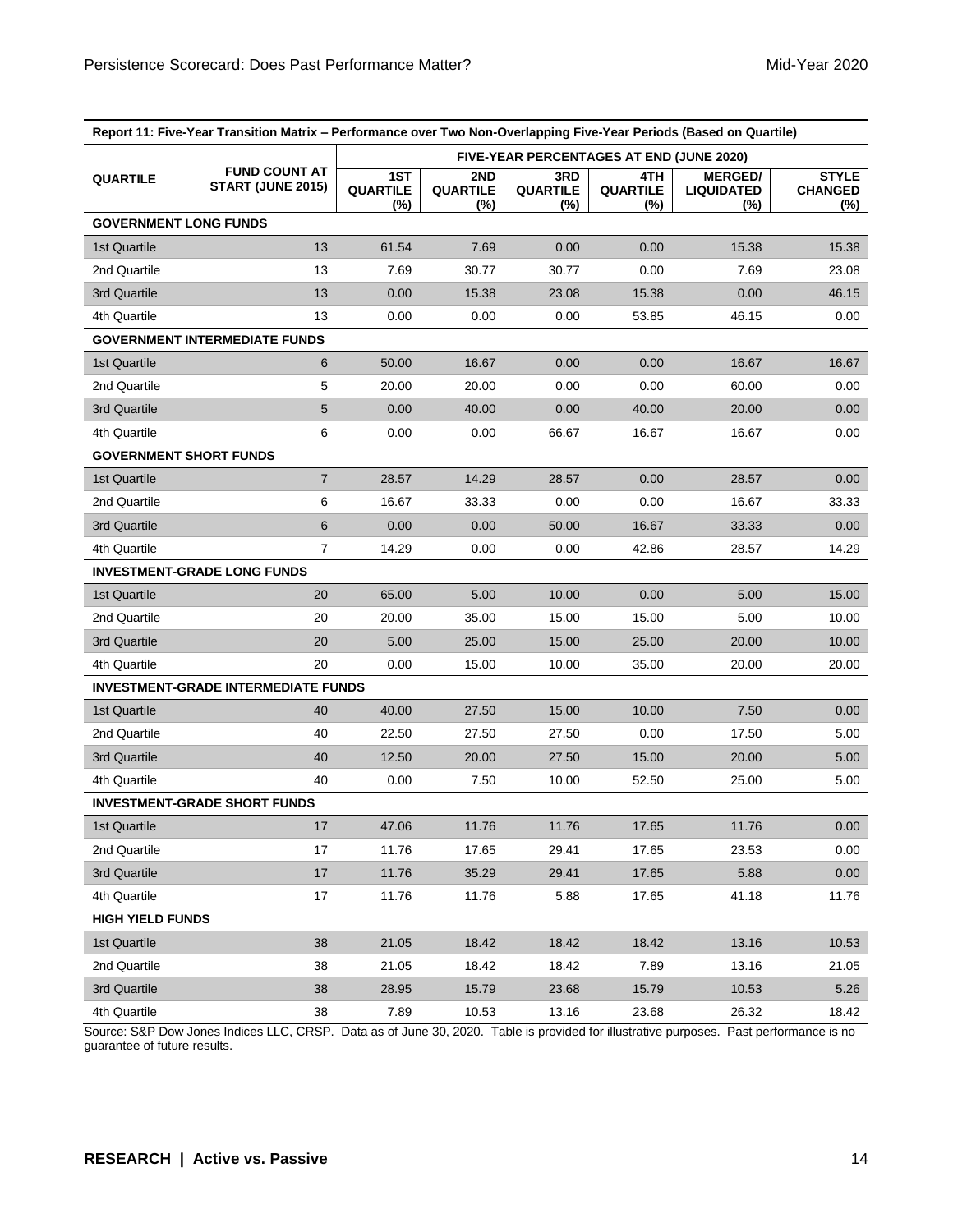| Report 11: Five-Year Transition Matrix - Performance over Two Non-Overlapping Five-Year Periods (Based on Quartile) (cont.) |                                           |                                                 |                               |                                  |                               |                                               |                                       |
|-----------------------------------------------------------------------------------------------------------------------------|-------------------------------------------|-------------------------------------------------|-------------------------------|----------------------------------|-------------------------------|-----------------------------------------------|---------------------------------------|
|                                                                                                                             | <b>FUND COUNT AT</b><br>START (JUNE 2015) | <b>FIVE-YEAR PERCENTAGES AT END (JUNE 2020)</b> |                               |                                  |                               |                                               |                                       |
| <b>QUARTILE</b>                                                                                                             |                                           | 1ST<br><b>QUARTILE</b><br>(%)                   | 2ND<br><b>QUARTILE</b><br>(%) | 3RD<br><b>QUARTILE</b><br>$(\%)$ | 4TH<br><b>QUARTILE</b><br>(%) | <b>MERGED/</b><br><b>LIQUIDATED</b><br>$(\%)$ | <b>STYLE</b><br><b>CHANGED</b><br>(%) |
|                                                                                                                             | <b>MORTGAGE-BACKED SECURITIES FUNDS</b>   |                                                 |                               |                                  |                               |                                               |                                       |
| 1st Quartile                                                                                                                | 11                                        | 54.55                                           | 27.27                         | 18.18                            | 0.00                          | 0.00                                          | 0.00                                  |
| 2nd Quartile                                                                                                                | 11                                        | 9.09                                            | 18.18                         | 27.27                            | 18.18                         | 18.18                                         | 9.09                                  |
| 3rd Quartile                                                                                                                | 11                                        | 0.00                                            | 27.27                         | 27.27                            | 27.27                         | 18.18                                         | 0.00                                  |
| 4th Quartile                                                                                                                | 12                                        | 16.67                                           | 0.00                          | 8.33                             | 25.00                         | 25.00                                         | 25.00                                 |
| <b>GLOBAL INCOME FUNDS</b>                                                                                                  |                                           |                                                 |                               |                                  |                               |                                               |                                       |
| 1st Quartile                                                                                                                | 17                                        | 17.65                                           | 11.76                         | 11.76                            | 17.65                         | 11.76                                         | 29.41                                 |
| 2nd Quartile                                                                                                                | 16                                        | 31.25                                           | 18.75                         | 25.00                            | 18.75                         | 6.25                                          | 0.00                                  |
| 3rd Quartile                                                                                                                | 16                                        | 12.50                                           | 31.25                         | 6.25                             | 31.25                         | 12.50                                         | 6.25                                  |
| 4th Quartile                                                                                                                | 17                                        | 11.76                                           | 17.65                         | 23.53                            | 5.88                          | 17.65                                         | 23.53                                 |
| <b>EMERGING MARKETS DEBT FUNDS</b>                                                                                          |                                           |                                                 |                               |                                  |                               |                                               |                                       |
| 1st Quartile                                                                                                                | $\overline{4}$                            | 0.00                                            | 0.00                          | 50.00                            | 25.00                         | 25.00                                         | 0.00                                  |
| 2nd Quartile                                                                                                                | 4                                         | 25.00                                           | 25.00                         | 0.00                             | 50.00                         | 0.00                                          | 0.00                                  |
| 3rd Quartile                                                                                                                | $\overline{\mathbf{4}}$                   | 25.00                                           | 0.00                          | 25.00                            | 0.00                          | 50.00                                         | 0.00                                  |
| 4th Quartile                                                                                                                | 5                                         | 40.00                                           | 40.00                         | 0.00                             | 20.00                         | 0.00                                          | 0.00                                  |
|                                                                                                                             | <b>GENERAL MUNICIPAL DEBT FUNDS</b>       |                                                 |                               |                                  |                               |                                               |                                       |
| 1st Quartile                                                                                                                | 17                                        | 58.82                                           | 11.76                         | 5.88                             | 11.76                         | 5.88                                          | 5.88                                  |
| 2nd Quartile                                                                                                                | 16                                        | 25.00                                           | 37.50                         | 25.00                            | 0.00                          | 12.50                                         | 0.00                                  |
| 3rd Quartile                                                                                                                | 17                                        | 0.00                                            | 29.41                         | 35.29                            | 17.65                         | 11.76                                         | 5.88                                  |
| 4th Quartile                                                                                                                | 17                                        | 0.00                                            | 5.88                          | 17.65                            | 47.06                         | 23.53                                         | 5.88                                  |
| <b>CALIFORNIA MUNICIPAL DEBT FUNDS</b>                                                                                      |                                           |                                                 |                               |                                  |                               |                                               |                                       |
| 1st Quartile                                                                                                                | 9                                         | 55.56                                           | 11.11                         | 22.22                            | 11.11                         | 0.00                                          | 0.00                                  |
| 2nd Quartile                                                                                                                | 8                                         | 25.00                                           | 25.00                         | 12.50                            | 0.00                          | 25.00                                         | 12.50                                 |
| 3rd Quartile                                                                                                                | 8                                         | 12.50                                           | 50.00                         | 25.00                            | 12.50                         | 0.00                                          | 0.00                                  |
| 4th Quartile                                                                                                                | 9                                         | 0.00                                            | 0.00                          | 22.22                            | 55.56                         | 22.22                                         | 0.00                                  |
| <b>NEW YORK MUNICIPAL DEBT FUNDS</b>                                                                                        |                                           |                                                 |                               |                                  |                               |                                               |                                       |
| 1st Quartile                                                                                                                | 6                                         | 50.00                                           | 16.67                         | 0.00                             | 0.00                          | 16.67                                         | 16.67                                 |
| 2nd Quartile                                                                                                                | 6                                         | 50.00                                           | 16.67                         | 33.33                            | 0.00                          | 0.00                                          | 0.00                                  |
| 3rd Quartile                                                                                                                | 6                                         | 0.00                                            | 33.33                         | 16.67                            | 50.00                         | 0.00                                          | 0.00                                  |
| 4th Quartile                                                                                                                | $\overline{7}$                            | 0.00                                            | 14.29                         | 42.86                            | 28.57                         | 14.29                                         | 0.00                                  |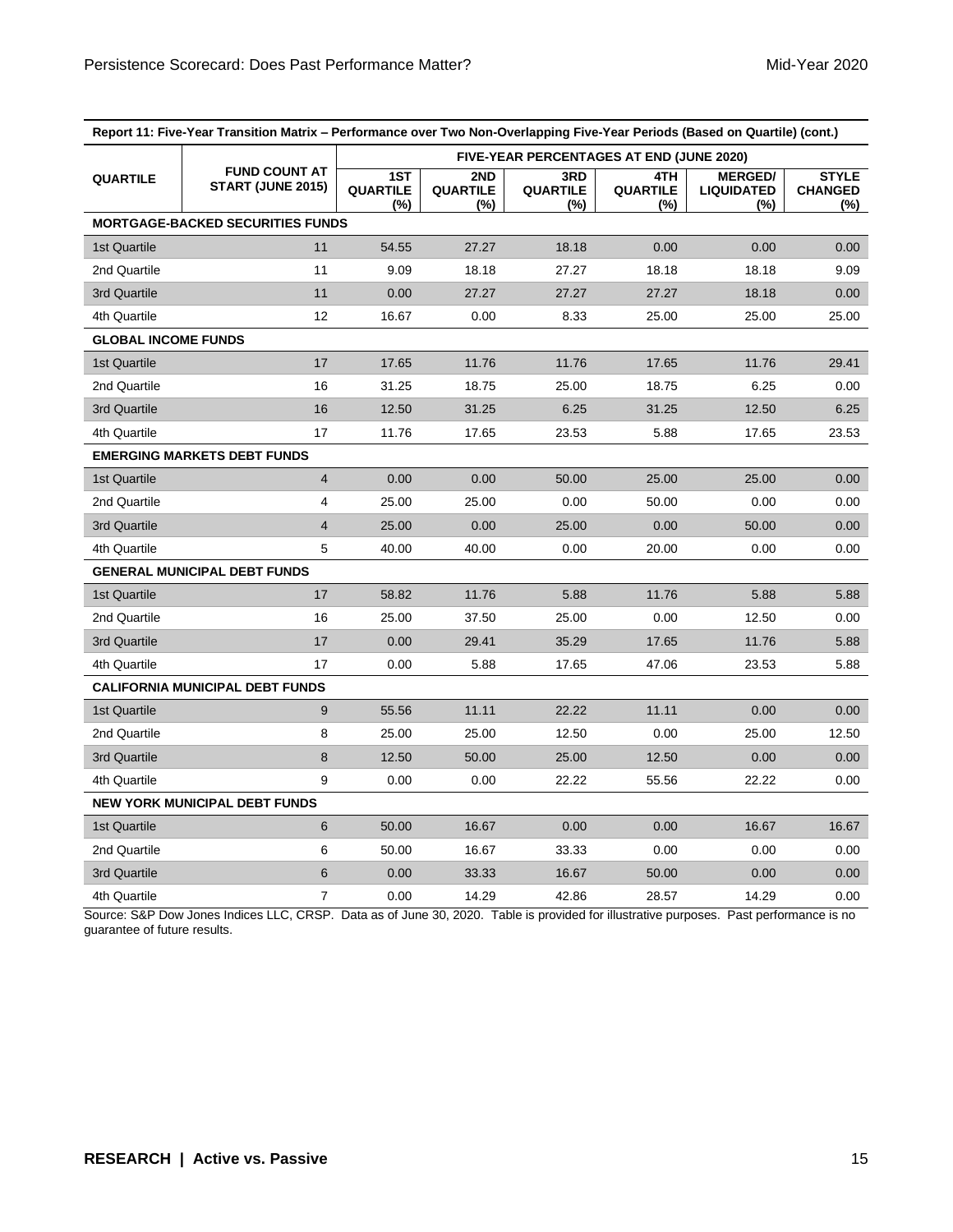| Report 12: Five-Year Transition Matrix - Performance over Two Non-Overlapping Five-Year Periods (Based on Halves) |                                            |                                          |                        |                              |                          |  |  |  |
|-------------------------------------------------------------------------------------------------------------------|--------------------------------------------|------------------------------------------|------------------------|------------------------------|--------------------------|--|--|--|
| <b>HALF</b>                                                                                                       | <b>FUND COUNT AT</b><br>START (JUNE 2015)  | FIVE-YEAR PERCENTAGES AT END (JUNE 2020) |                        |                              |                          |  |  |  |
|                                                                                                                   |                                            | TOP HALF (%)                             | <b>BOTTOM HALF (%)</b> | <b>MERGED/LIQUIDATED (%)</b> | <b>STYLE CHANGED (%)</b> |  |  |  |
| <b>GOVERNMENT LONG FUNDS</b>                                                                                      |                                            |                                          |                        |                              |                          |  |  |  |
| <b>Top Half</b>                                                                                                   | 26                                         | 53.85                                    | 15.38                  | 11.54                        | 19.23                    |  |  |  |
| <b>Bottom Half</b>                                                                                                | 26                                         | 7.69                                     | 46.15                  | 23.08                        | 23.08                    |  |  |  |
|                                                                                                                   | <b>GOVERNMENT INTERMEDIATE FUNDS</b>       |                                          |                        |                              |                          |  |  |  |
| <b>Top Half</b>                                                                                                   | 11                                         | 54.55                                    | 0.00                   | 36.36                        | 9.09                     |  |  |  |
| <b>Bottom Half</b>                                                                                                | 11                                         | 18.18                                    | 63.64                  | 18.18                        | 0.00                     |  |  |  |
| <b>GOVERNMENT SHORT FUNDS</b>                                                                                     |                                            |                                          |                        |                              |                          |  |  |  |
| <b>Top Half</b>                                                                                                   | 13                                         | 46.15                                    | 15.38                  | 23.08                        | 15.38                    |  |  |  |
| <b>Bottom Half</b>                                                                                                | 13                                         | 7.69                                     | 53.85                  | 30.77                        | 7.69                     |  |  |  |
|                                                                                                                   | <b>INVESTMENT-GRADE LONG FUNDS</b>         |                                          |                        |                              |                          |  |  |  |
| Top Half                                                                                                          | 40                                         | 62.50                                    | 20.00                  | 5.00                         | 12.50                    |  |  |  |
| <b>Bottom Half</b>                                                                                                | 40                                         | 22.50                                    | 42.50                  | 20.00                        | 15.00                    |  |  |  |
|                                                                                                                   | <b>INVESTMENT-GRADE INTERMEDIATE FUNDS</b> |                                          |                        |                              |                          |  |  |  |
| <b>Top Half</b>                                                                                                   | 80                                         | 58.75                                    | 26.25                  | 12.50                        | 2.50                     |  |  |  |
| <b>Bottom Half</b>                                                                                                | 80                                         | 20.00                                    | 52.50                  | 22.50                        | 5.00                     |  |  |  |
|                                                                                                                   | <b>INVESTMENT-GRADE SHORT FUNDS</b>        |                                          |                        |                              |                          |  |  |  |
| <b>Top Half</b>                                                                                                   | 34                                         | 44.12                                    | 38.24                  | 17.65                        | 0.00                     |  |  |  |
| <b>Bottom Half</b>                                                                                                | 34                                         | 35.29                                    | 35.29                  | 23.53                        | 5.88                     |  |  |  |
| <b>HIGH YIELD FUNDS</b>                                                                                           |                                            |                                          |                        |                              |                          |  |  |  |
| <b>Top Half</b>                                                                                                   | 76                                         | 39.47                                    | 31.58                  | 13.16                        | 15.79                    |  |  |  |
| <b>Bottom Half</b>                                                                                                | 76                                         | 31.58                                    | 38.16                  | 18.42                        | 11.84                    |  |  |  |
|                                                                                                                   | <b>MORTGAGE-BACKED SECURITIES FUNDS</b>    |                                          |                        |                              |                          |  |  |  |
| <b>Top Half</b>                                                                                                   | 22                                         | 54.55                                    | 31.82                  | 9.09                         | 4.55                     |  |  |  |
| <b>Bottom Half</b>                                                                                                | 23                                         | 21.74                                    | 43.48                  | 21.74                        | 13.04                    |  |  |  |
| <b>GLOBAL INCOME FUNDS</b>                                                                                        |                                            |                                          |                        |                              |                          |  |  |  |
| <b>Top Half</b>                                                                                                   | 33                                         | 39.39                                    | 36.36                  | 9.09                         | 15.15                    |  |  |  |
| <b>Bottom Half</b>                                                                                                | 33                                         | 36.36                                    | 33.33                  | 15.15                        | 15.15                    |  |  |  |
| <b>EMERGING MARKETS DEBT FUNDS</b>                                                                                |                                            |                                          |                        |                              |                          |  |  |  |
| Top Half                                                                                                          | 8                                          | 25.00                                    | 62.50                  | 12.50                        | 0.00                     |  |  |  |
| <b>Bottom Half</b>                                                                                                | 9                                          | 55.56                                    | 22.22                  | 22.22                        | 0.00                     |  |  |  |
| <b>GENERAL MUNICIPAL DEBT FUNDS</b>                                                                               |                                            |                                          |                        |                              |                          |  |  |  |
| <b>Top Half</b>                                                                                                   | 33                                         | 66.67                                    | 21.21                  | 9.09                         | 3.03                     |  |  |  |
| <b>Bottom Half</b>                                                                                                | 34                                         | 17.65                                    | 58.82                  | 17.65                        | 5.88                     |  |  |  |
| <b>CALIFORNIA MUNICIPAL DEBT FUNDS</b>                                                                            |                                            |                                          |                        |                              |                          |  |  |  |
| <b>Top Half</b>                                                                                                   | 17                                         | 58.82                                    | 23.53                  | 11.76                        | 5.88                     |  |  |  |
| <b>Bottom Half</b>                                                                                                | 17                                         | 29.41                                    | 58.82                  | 11.76                        | 0.00                     |  |  |  |
| <b>NEW YORK MUNICIPAL DEBT FUNDS</b>                                                                              |                                            |                                          |                        |                              |                          |  |  |  |
| <b>Top Half</b>                                                                                                   | 12                                         | 66.67                                    | 16.67                  | 8.33                         | 8.33                     |  |  |  |
| <b>Bottom Half</b>                                                                                                | 13                                         | 23.08                                    | 69.23                  | 7.69                         | 0.00                     |  |  |  |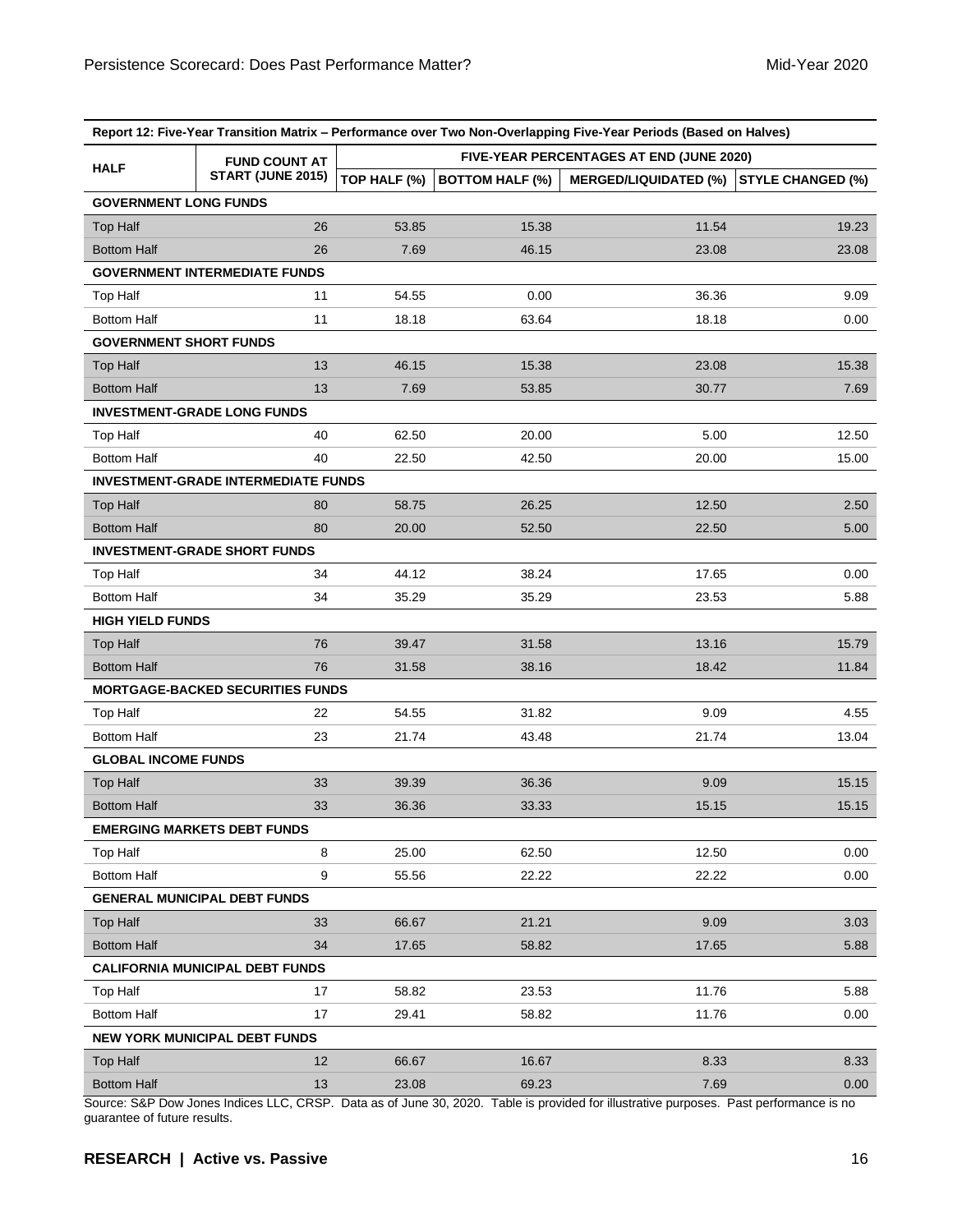| <b>S&amp;P DJI RESEARCH CONTRIBUTORS</b> |                          |                                  |  |  |  |  |
|------------------------------------------|--------------------------|----------------------------------|--|--|--|--|
| Sunjiv Mainie, CFA, CQF                  | Global Head              | sunjiv.mainie@spglobal.com       |  |  |  |  |
| Jake Vukelic                             | <b>Business Manager</b>  | jake.vukelic@spglobal.com        |  |  |  |  |
| <b>GLOBAL RESEARCH &amp; DESIGN</b>      |                          |                                  |  |  |  |  |
| <b>AMERICAS</b>                          |                          |                                  |  |  |  |  |
| Gaurav Sinha                             | Americas Head            | gaurav.sinha@spglobal.com        |  |  |  |  |
| Laura Assis                              | Analyst                  | laura.assis@spglobal.com         |  |  |  |  |
| Cristopher Anguiano, FRM                 | Analyst                  | cristopher.anguiano@spglobal.com |  |  |  |  |
| Nazerke Bakytzhan, PhD                   | Senior Analyst           | nazerke.bakytzhan@spglobal.com   |  |  |  |  |
| Smita Chirputkar                         | Director                 | smita.chirputkar@spglobal.com    |  |  |  |  |
| Rachel Du                                | Senior Analyst           | rachel.du@spglobal.com           |  |  |  |  |
| Bill Hao                                 | <b>Director</b>          | wenli.hao@spglobal.com           |  |  |  |  |
| Qing Li                                  | Director                 | ging.li@spglobal.com             |  |  |  |  |
| Berlinda Liu, CFA                        | Director                 | berlinda.liu@spglobal.com        |  |  |  |  |
| Lalit Ponnala, PhD                       | Director                 | lalit.ponnala@spglobal.com       |  |  |  |  |
| Maria Sanchez, CIPM                      | Associate Director       | maria.sanchez@spglobal.com       |  |  |  |  |
| Hong Xie, CFA                            | <b>Senior Director</b>   | hong.xie@spglobal.com            |  |  |  |  |
| <b>APAC</b>                              |                          |                                  |  |  |  |  |
| Priscilla Luk                            | <b>APAC Head</b>         | priscilla.luk@spglobal.com       |  |  |  |  |
| <b>Arpit Gupta</b>                       | Senior Analyst           | arpit.gupta1@spglobal.com        |  |  |  |  |
| Akash Jain                               | Associate Director       | akash.jain@spglobal.com          |  |  |  |  |
| Anurag Kumar                             | Senior Analyst           | anurag.kumar@spglobal.com        |  |  |  |  |
| Xiaoya Qu                                | Senior Analyst           | xiaoya.qu@spglobal.com           |  |  |  |  |
| Yan Sun                                  | Senior Analyst           | yan.sun@spglobal.com             |  |  |  |  |
| Tim Wang                                 | Senior Analyst           | tim.wang@spglobal.com            |  |  |  |  |
| Liyu Zeng, CFA                           | Director                 | liyu.zeng@spglobal.com           |  |  |  |  |
| <b>EMEA</b>                              |                          |                                  |  |  |  |  |
| Andrew Innes                             | <b>EMEA Head</b>         | andrew.innes@spglobal.com        |  |  |  |  |
| Alberto Allegrucci, PhD                  | Senior Analyst           | alberto.allegrucci@spglobal.com  |  |  |  |  |
| Leonardo Cabrer, PhD                     | Associate Director       | leonardo.cabrer@spglobal.com     |  |  |  |  |
| Andrew Cairns, CFA                       | Associate Director       | andrew.cairns@spglobal.com       |  |  |  |  |
| Rui Li, ACA                              | Senior Analyst           | rui.li@spglobal.com              |  |  |  |  |
| Jingwen Shi, PhD                         | Senior Analyst           | jingwen.shi@spglobal.com         |  |  |  |  |
| <b>INDEX INVESTMENT STRATEGY</b>         |                          |                                  |  |  |  |  |
| Craig J. Lazzara, CFA                    | Global Head              | craig.lazzara@spglobal.com       |  |  |  |  |
| Chris Bennett, CFA                       | Director                 | chris.bennett@spglobal.com       |  |  |  |  |
| Fei Mei Chan                             | <b>Director</b>          | feimei.chan@spglobal.com         |  |  |  |  |
| Tim Edwards, PhD                         | <b>Managing Director</b> | tim.edwards@spglobal.com         |  |  |  |  |
| Anu R. Ganti, CFA                        | Senior Director          | anu.ganti@spglobal.com           |  |  |  |  |
| Sherifa Issifu                           | Associate                | sherifa.issifu@spglobal.com      |  |  |  |  |